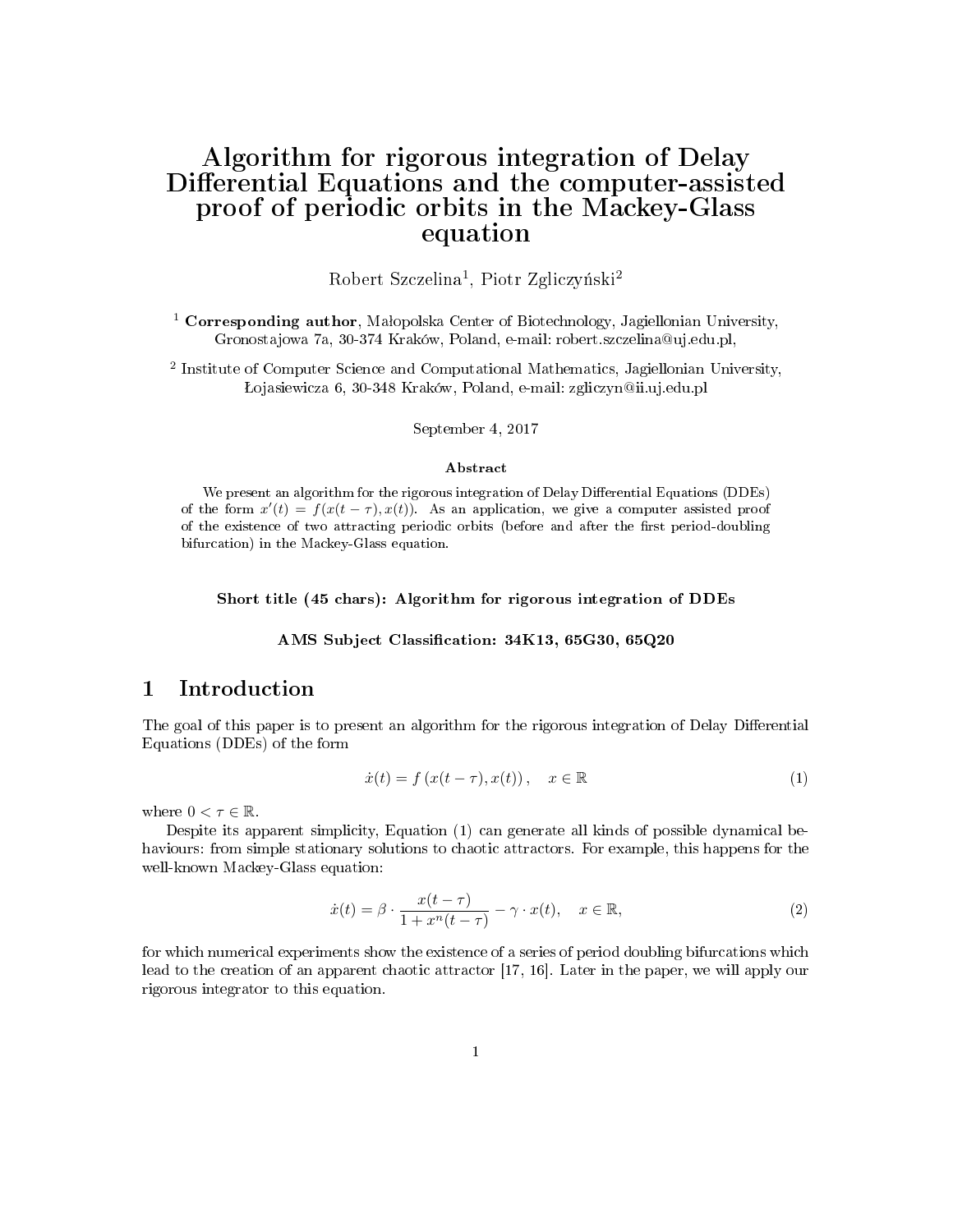There are many important works that establish the existence and the shape of a (global) attractor under various assumptions on  $f$  in Equation (1). Much is known about systems of the form  $\dot{x} = -\mu x(t) + f(x(t-1))$  when f is strictly monotonic, either positive or negative [9]. Let us mention here a few developments in this direction. Mallet-Paret and Sell used discrete Lyapunov functionals to prove a Poincaré-Bendixson type theorem for special kind of monotone systems [19]. Krisztin, Walther and Wu have conducted a thorough study on systems having a monotone positive feedback, including studies on the conditions needed to obtain the shape of a global attractor, see [11] and references therein. In the case of a monotonic positive feedback  $f$  and under some assumptions on the stationary solutions, Krisztin and Vas proved that there exist large amplitude slowly oscillatory periodic solutions (LSOPs) which revolve around more than one stationary solution. Together with their unstable manifolds, connecting them with the classical spindle-like structure, they constitute the full global attractor for the system [10]. In a recent work, Vas showed that f may be chosen such that the structure of the global attractor may be arbitrarily complicated (containing an arbitrary number of unstable LSOPs) [30].

Lani-Wayda and Walther were able to construct systems of the form  $\dot{x} = f(x(t-1))$  for which they proved the existence of transversal homoclinic trajectory, and a hyperbolic set on which the dynamics are chaotic. [13].

Srzednicki and Lani-Wayda proved, by the use of the generalized Lefshetz fixed point theorem, the existence of multiple periodic orbits and the existence of chaos for some periodic, tooth-shaped (piecewise linear)  $f$  [12].

The results from [10, 12, 13, 30], while impressive, are established for functions which are close to piecewise affine ones. The authors of these works construct equations where an interesting behaviour appears, however it is not clear how to apply their techniques for some well known equations.

In recent years, there appeared many computer assisted proofs of various dynamical properties for ordinary differential equations and (dissipative) partial differential equations by an application of arguments from the geometric theory of dynamical systems plus the rigorous integration, see for example [2, 7, 20, 29, 32, 36] and references therein. By the computer assisted proof we understand a computer program which rigorously checks assumptions of abstract theorems. This paper is an attempt to extend this approach to the case of DDEs by creating a rigorous forward-in-time integration scheme for Equation (1). By the rigorous integration we understand a computer procedure which produces rigorous bounds for the true solution. In the case of DDEs, the integrator should reflect the fact that, after the integration time longer than the delay  $\tau$ , the solution becomes smoother, which gives the compactness of the evolution operator. Having an integrator, one should be able to directly apply standard tools from dynamics such as Poincaré maps, various fixed point theorems, etc. In this paper, as an application, we present computer-assisted proofs of the existence of two stable periodic orbits for Mackey-Glass equation, however we do not prove that these orbits are attracting.

There are several papers that deal with computer assisted proofs of periodic solutions to DDEs  $[8, 14, 33]$ , but the approach used there is very different from our method. These works transform the question of the existence of periodic orbits into a boundary value problem (BVP), which is then solved by using the Newton-Kantorovich theorem [8, 14] or the local Brouwer degree [33]. It is clear, that the rigorous integration may be used to obtain more diverse spectrum of results. There are also several interesting results that apply rigorous numerical computations to solve problems for DDEs [3, 4], but they do not rely on the rigorous, forward in time integration of DDEs.

The rest of the paper is organized as follows. Section 2 describes the theory and algorithms for the integration of Equation (1). Section 3 defines the notion of the Poincaré map and discusses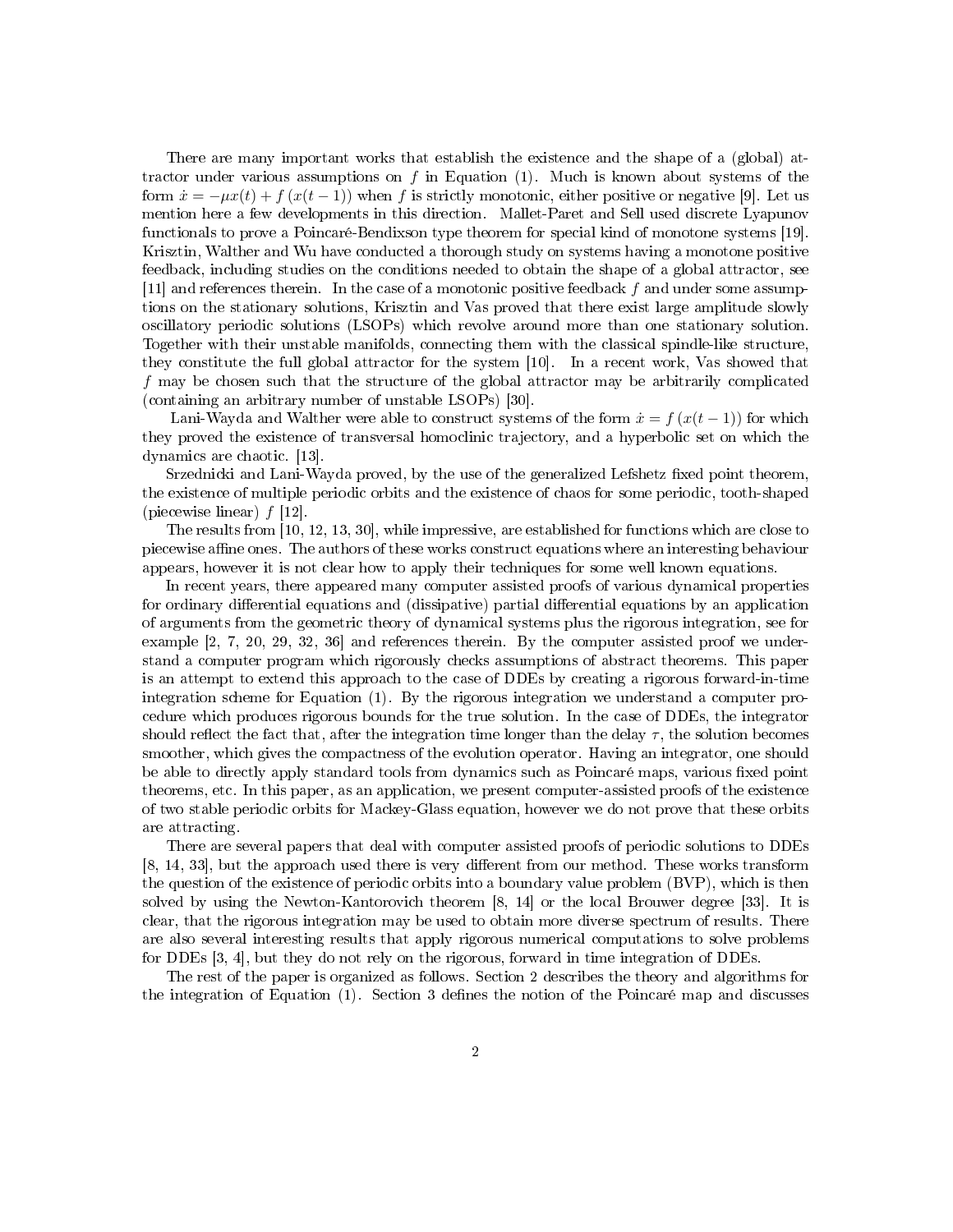computation of the Poincaré map using the rigorous integrator. Section 4 presents an application of the method to prove the existence of two stable periodic orbits in the Mackey-Glass equation (Equation (2)). Here, we investigate case for  $n = 6$  (before the first period doubling bifurcation) and for  $n = 8$  (after the first period doubling bifurcation). To the best of our knowledge, these are the first rigorous proofs of the existence of these orbits. The presented method has been also successfully used by the first author to prove the existence of multiple periodic orbits in some other nonlinear DDEs [25].

### 1.1 Notation

We use the following notation. For a function  $f : \mathbb{R} \to \mathbb{R}$ , by  $f^{(k)}$  we denote the k-th derivative of f. By  $f^{[k]}$  we denote the term  $\frac{1}{k!} \cdot f^{(k)}$ . In the context of piecewise smooth maps by  $f^{(k)}(t^-)$ and  $f^{(k)}(t^+)$  we denote the one-sided derivatives f w.r.t. t.

For  $F: \mathbb{R}^m \to \mathbb{R}^n$  by  $DF(z)$  we denote the matrix  $\left(\frac{\partial F_i}{\partial x_j}(z)\right)$  $i \in \{1, ..., n\}, j \in \{1, ..., m\}$ 

For a given set A, by cl(A) and int (A) we denote the closure and interior of A, respectively (in a given topology e.g. defined by the norm in the considered Banach space).

Let  $A = \prod_{i=1}^n [a_i, b_i]$  for  $a_i \leq b_i, a_i, b_i \in \mathbb{R}$ . Then, we call A an interval set (a product of closed intervals in  $\mathbb{R}^n$ ). For any  $A \subset \mathbb{R}^n$  we denote by  $hull(A)$  a minimal interval set, such that  $A \subset hull(A)$ . If  $A \subset \mathbb{R}$  is bounded then  $hull(A) = [inf(A), sup(A)]$ . For sets  $A \subset \mathbb{R}$ ,  $B \subset \mathbb{R}$ ,  $a \in \mathbb{R}$  and for some binary operation  $\diamond : \mathbb{R} \times \mathbb{R} \to \mathbb{R}$  we define  $A \diamond B = \{a \diamond b : a \in A, b \in B\}$  and  $a \diamond A = A \diamond a = \{a\} \diamond A$ . Analogously, for  $g : \mathbb{R} \to \mathbb{R}$  and a set  $A \in \mathbb{R}$  we define  $g(A) = \{g(a) \mid a \in A\}$ .

For  $v \in \mathbb{R}^n$  by  $\pi_i v$  for  $i \in \{1, 2, ..., n\}$  we denote the projection of v onto the *i*-th coordinate. For vectors  $u, v \in \mathbb{R}^n$  by  $u \cdot v$  we denote the standard scalar product:  $u \cdot v = \sum_{i=1}^n \pi_i v \cdot \pi_i u$ 

We denote by  $C^r(D,\mathbb{R})$  the space of all functions of class  $C^r$  over a compact set  $D \subset \mathbb{R}$ , equipped with the supremum  $C^r$  norm:  $||g|| = \sum_{i=0}^r \sup_{x \in D} |g^{(i)}(x)|$ . In case  $D = [-\tau, 0]$ , when  $\tau$ is known from the context, we will write  $\overline{C}^k$  instead of  $\overline{C}^k([- \tau, 0], \mathbb{R})$ .

For a given function  $x : [-1, a) \to \mathbb{R}$ ,  $a \in \mathbb{R}_+ \cup \{\infty\}$  for any  $t \in [0, a)$  we denote by  $x_t$  a function such that  $x_t(s) = x(t+s)$  for all  $s \in [-1,0]$ .

We will often use a symbol in square brackets, e.g. [r], to denote a set in  $\mathbb{R}^m$ . Usually it will happen in formulas used in algorithms, when we would like to stress the fact that a given variable represents a set. If both variables r and  $[r]$  are used simultaneously then usually r represents a value in  $[r]$ , however this is not implied by default and it will be always stated explicitly. Please note, that the notation  $[r]$  does not impose that the set  $[r]$  is of any particular shape, e.g. an interval box. We will always explicitly state if the set is an interval box.

For any set X by  $mid(X)$  we denote the midpoint of  $hull(X)$  and by  $diam(X)$  the diameter of  $hull(X)$ .

### 1.2 Basic properties of solutions to DDEs

For the convenience of the reader, we recall (without proofs) several classical results for DDEs [5]. We define the *semiflow*  $\varphi$  associated to Equation (1) by:

$$
\varphi : \mathbb{R}_+ \times C^0([-\tau, 0], \mathbb{R}) \ni (t, \psi) \mapsto x_t^{\psi} \in C^0([-\tau, 0], \mathbb{R}). \tag{3}
$$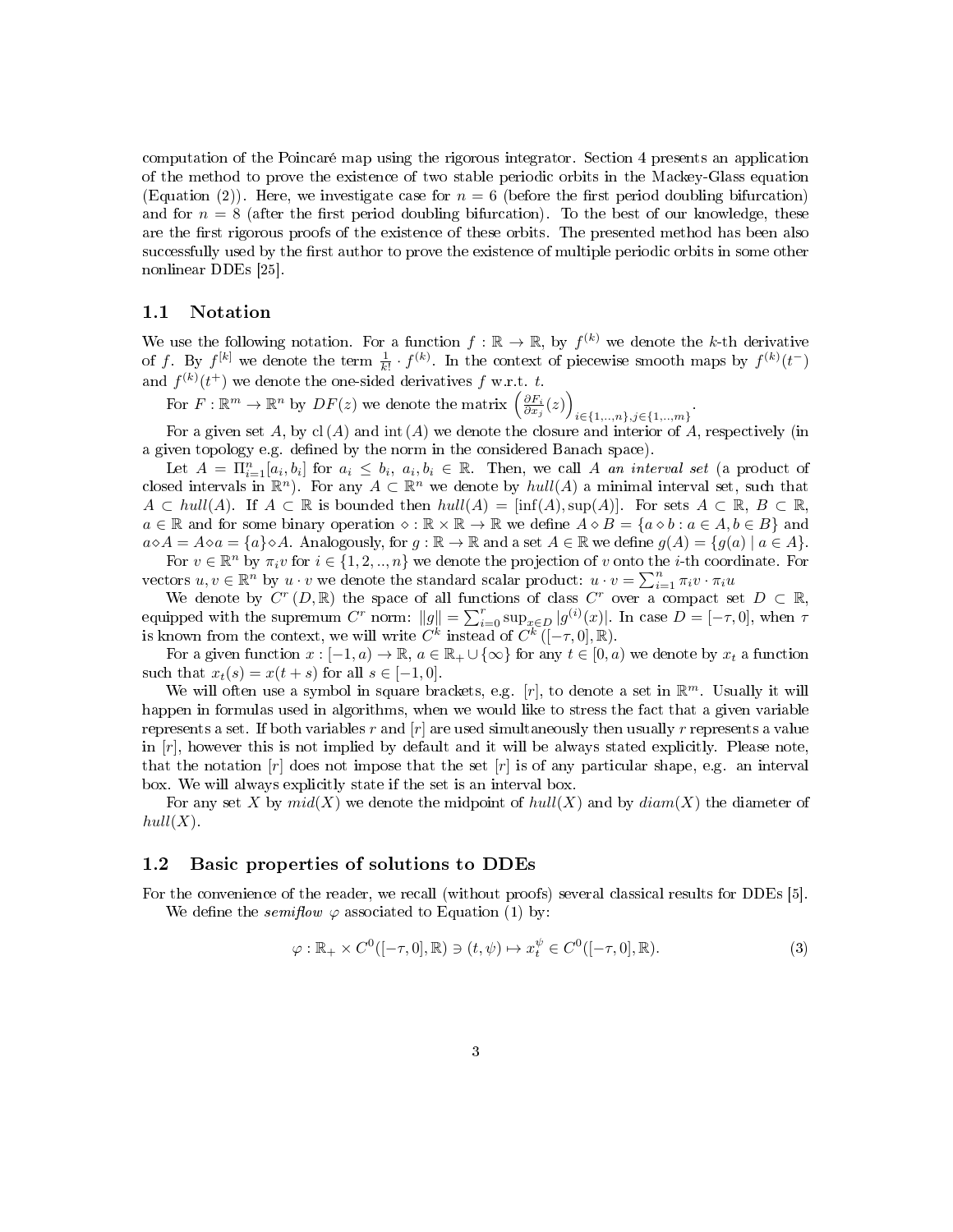where  $x^{\psi}: [-\tau, a_{\psi}) \to \mathbb{R}$  is a solution to a Cauchy problem:

$$
\begin{cases}\n\dot{x} = f(x(t-\tau), x(t)), & t \ge 0, \\
x(t) = \psi(t), & t \in [-\tau, 0],\n\end{cases}
$$
\n(4)

for a maximal  $a_{\psi} \in \mathbb{R}_{+} \cup \{\infty\}$  such that the solution exists for all  $t < a_{\psi}$ .

**Lemma 1 (Continuous (local) semiflow)** If f is (locally) Lipshitz, then  $\varphi$  is a (local) continuous semiflow on  $C^0([-\tau,0],\mathbb{R})$ .

**Lemma 2 (Smoothing property)** Assume f is of class  $C^m$ ,  $m > 0$ . Let  $n \in \mathbb{N}$  be given and let  $t \geq n \cdot \tau$ . If  $x_0 \in C^0$  then  $x_t = \varphi(t, x_0)$  is of class at least  $C^{\min(m+1,n)}$ .

The smoothing of solutions gives rise to some interesting objects in DDEs [31]. Assume for a while that  $f \in C^{\infty}$ . Then for any  $n \geq 0$  there exists a set (in fact a manifold)  $M^{n} \subset C^{n}$ , such that  $M^n$  is forward invariant under  $\varphi$ .

It is easy to see that for  $n = 1$  we have:

$$
M^{1} := \left\{ x \in C^{1} \mid x'(0^{-}) = f(x(-\tau), x(0)) \right\},\,
$$

and the conditions for  $M^n$  with  $n > 1$  can be simply obtained by differentiating both sides of (1). We follow [31] and we call  $M^n$  a  $C^n$  solution manifold.

Notice that  $M^n \subset M^k$  for  $k \leq n$  and  $\varphi(k\tau, \cdot) : M^n \to M^{n+k}$ .

# 2 Rigorous integration of DDEs

This section is a reorganized excerpt from the PhD dissertation of the first author (Robert Szczelina). A detailed analysis of results from numerical experiments with the proposed methods, more elaborate description of the algorithms, and detailed pseudo-codes of the routines can be found in the original dissertation [24].

# 2.1 Finite representation of "sufficiently smooth" functions

Here, we would like to present the basic blocks used in the algorithm for the rigorous integration of Equation (1). The idea is to implement the Taylor method for Equation (1) based on the piecewise polynomial representation of the solutions plus a remainder term. We will work on the equally-spaced grid and we will fix the step size of the Taylor method to match the selected grid.

**Remark 3** In this section, for the sake of simplicity of presentation, we assume that  $\tau = 1$ . All computations can be easily redone for any delay  $\tau$ .

We also assume that r.h.s. f of Equation (1) is sufficiently smooth" for various expressions to make sense. The class of  $f$  in  $(1)$  restricts the possible order of the Taylor method that can be used in our algorithms, that is, if f is of class  $C<sup>n</sup>$ , then we can use Taylor method of order at most n. Therefore, thorough the paper it can be assumed that  $f \in C^{\infty}$ . This is a reasonable assumption in the case of applications of computer-assisted proofs where r.h.s. of equations are usually presented as a composition of elementary functions. The Mackey-Glass equation (2) is a good example (away from  $x = -1$ ).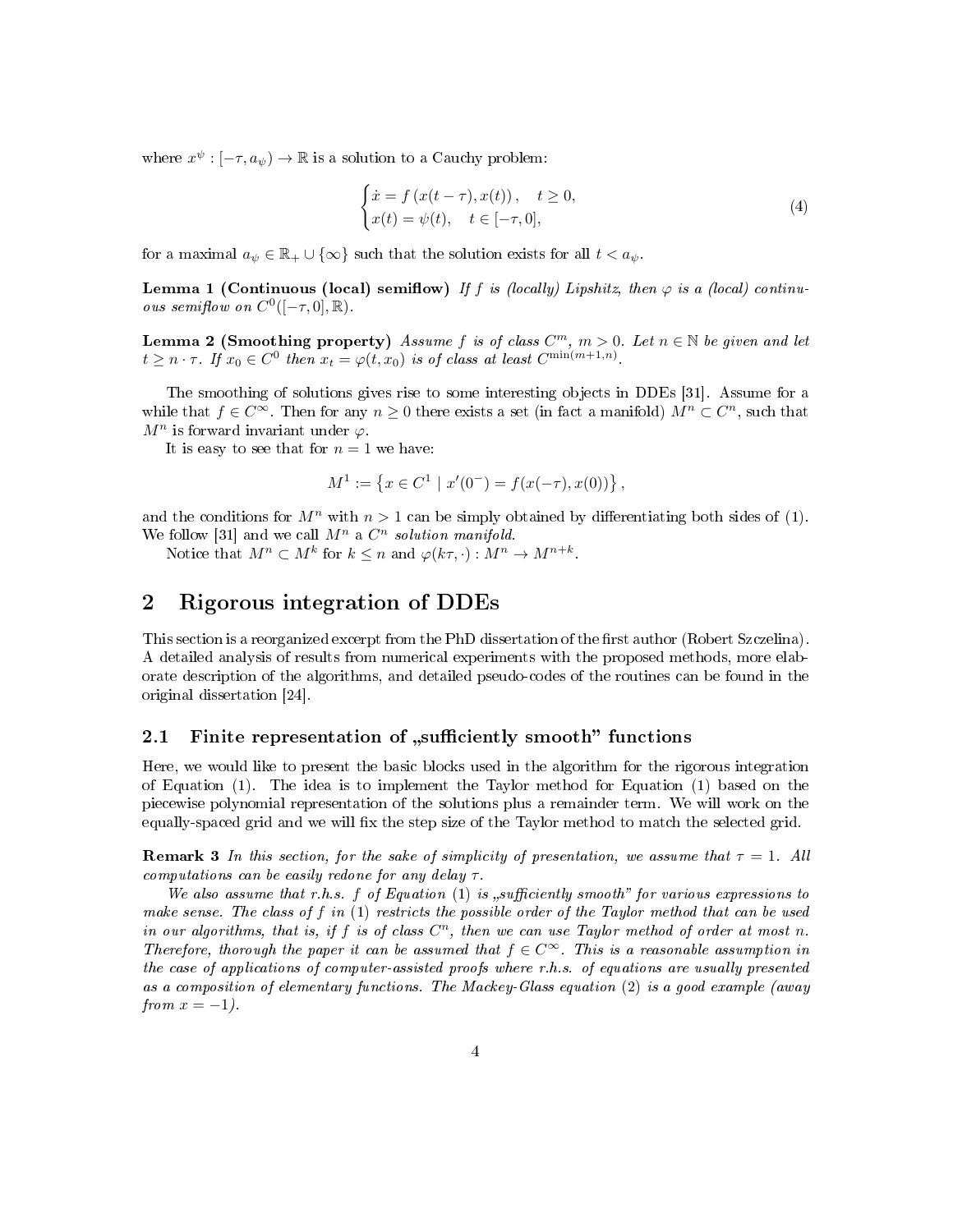We fix two integers  $n \geq 0$  and  $p > 0$  and we set  $h = \frac{1}{p}$ .

**Definition 1** By  $C_p^n$  we denote the set of all functions  $g: [-1, 0] \to \mathbb{R}$  such that, for  $i \in \{1, ..., p\}$ , we have:

- g is  $(n + 1)$ -times differentiable on  $(-i \cdot h, -i \cdot h + h)$ ,
- $g^{(k)}(-i \cdot h^+)$  exists for all  $k \in \{0, ..., n+1\}$  and  $\lim_{\xi \to 0^+} g^{(k)}(-i \cdot h + \xi) = g^{(k)}(-i \cdot h^+),$
- $\bullet$  g<sup>(n+1)</sup> is continuous and bounded on  $(-i \cdot h, -i \cdot h + h)$ .

From now on, we will abuse the notation and we will denote the right derivative  $g^{(k)}(-i \cdot h^{+})$ by  $g^{(k)}(-i \cdot h)$  unless explicitly stated otherwise. The same holds for  $g^{[k]}(-i \cdot h^{+})$ . Under this notation, it is clear that we can represent  $g \in C_p^n$  by a piecewise Taylor expansion on each interval  $[-i \cdot h, -i \cdot h + h]$ . For  $t = -i \cdot h + \varepsilon$  and  $1 \leq i \leq p, 0 \leq \varepsilon < h$  we can write:

$$
g(t) = \sum_{k=0}^{n} g^{[k]}(-i \cdot h) \cdot \varepsilon^{k} + g^{[n+1]}(-i \cdot h + \xi(\varepsilon)) \cdot \varepsilon^{n+1},
$$
\n(5)

with  $\xi(\varepsilon) \in [0, h]$ .

In our approach, we store the piecewise Taylor expansion as a finite collection of coefficients  $g^{[k]}(-i\cdot h)$  and interval bounds on  $g^{[n+1]}(\cdot)$  over the whole interval  $[-i\cdot h,-i\cdot h+h]$  for  $i\in\{1,..,p\}$ . Our algorithm for the rigorous integration of (1) will then produce rigorous bounds on the solutions to (1) for initial functions defined by such piecewise Taylor expansion.

Please note, that we are using here a word *functions* instead of a single *function*, as, because of the bounds on  $g^{[n+1]}$  over intervals  $[-i\cdot h,-i\cdot h+h],$  the finite piecewise Taylor expansion describes an infinite set of functions in general. This motivates the following definitions.

**Definition 2** Let  $g \in C_p^n$  and let  $\mathbb{I}: \{1, ..., p\} \times \{0, ..., n\} \to \{1, ..., p \cdot (n+1)\}$  be any bijection. A minimal  $(p, n)$ -representation of g is a pair  $\bar{g} = (a, B)$  such that

$$
a \in \mathbb{R}^{p \cdot (n+1)+1}
$$
  
\n
$$
B \subset \mathbb{R}^p
$$
 is an interval set  
\n
$$
\pi_1 a = g(0)
$$
  
\n
$$
\pi_i B = \begin{bmatrix} \inf_{\xi \in (0,h)} g^{[n+1]} \left( -ih + \xi \right), & \sup_{\xi \in (0,h)} g^{[n+1]} \left( -ih + \xi \right) \end{bmatrix}
$$
  
\n
$$
\pi_{1+\mathbb{I}(i,k)} a = g^{[k]}(-ih^+) \quad \text{for} \quad 1 \le i \le p, \quad 0 \le k \le n
$$

Please note, that the index function  $\mathbb I$  should be simply understood as an ordering in which, during computations, we store coefficients in a finite dimensional vector - its precise definition is only important from the programming point of view, see Section 2.4 for a particular example of I. So, in this paper for theoretical considerations, we would like to use the following  $\bar{g}^{i,[k]}$  notation instead:

$$
\quad \bullet \ \ \bar{g}^{0,[0]}:=\pi_1a,
$$

$$
\quad \bullet \ \ \bar{g}^{i,[k]}:=\pi_{1+\mathbb{I}(i,k)}a,
$$

 $\bullet$   $\bar{g}^{i,[n+1]} := \pi_i B$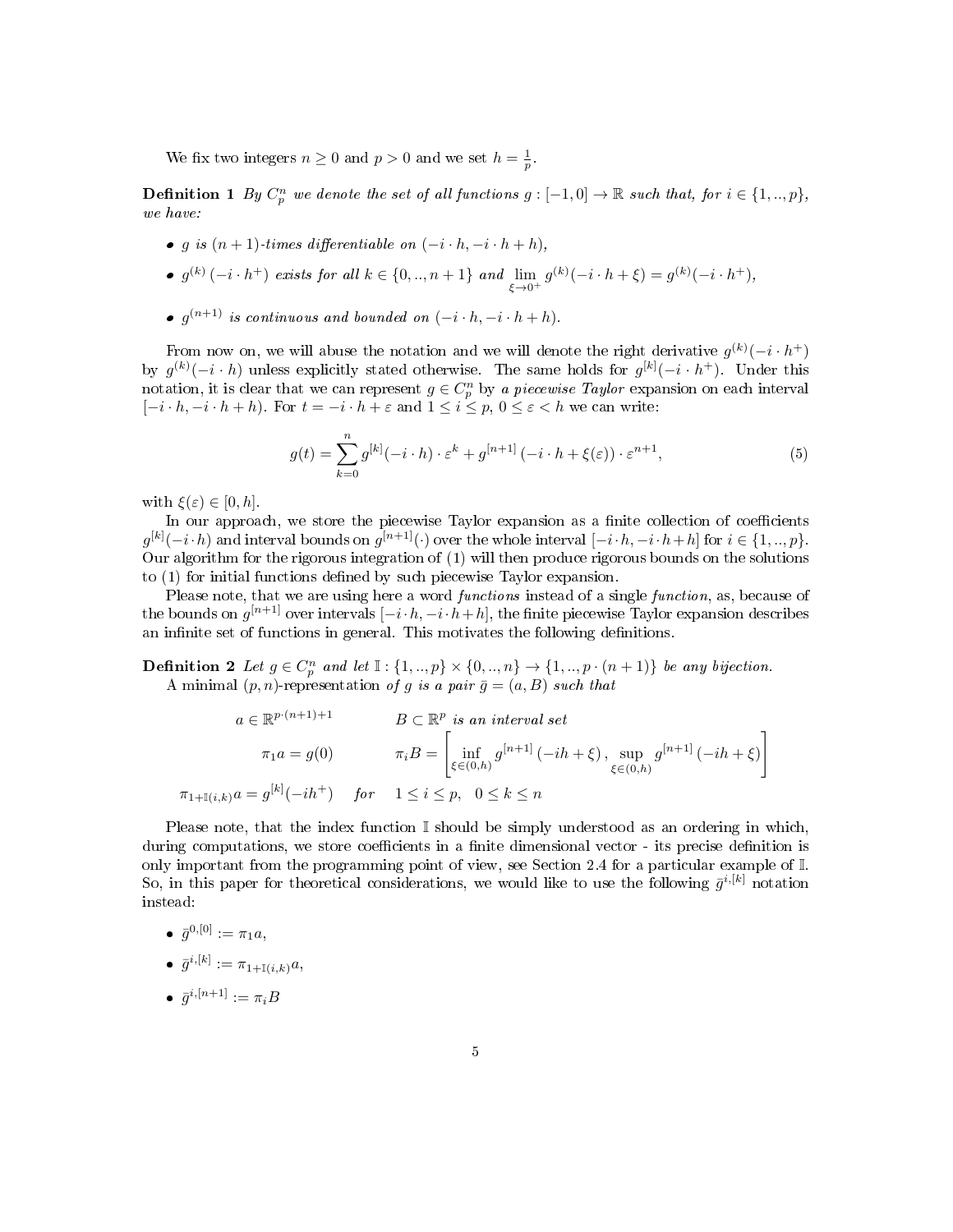We call  $\bar{g}^{i,[k]}$  the  $(i,k)$ -th coefficient of the representation and  $\bar{g}^{i,[n+1]}$  the *i*-th remainder of the representation. The interval set  $B$  is called the remainder of the representation. We will call the constant  $m = p \cdot (n + 2) + 1$  the size of the  $(p, n)$ -representation. When parameters n and p are known from the context we will omit them and we will call  $\bar{g}$  the minimal representation of g.

**Definition 3** We say that  $G \subset C_p^n$  is a  $(p, n)$ -f-set (or  $(p, n)$ -functions set) if there exists bounded set  $[\bar{g}] = (A, C) \subset \mathbb{R}^{p \cdot (n+1)+1} \times \mathbb{R}^p = \mathbb{R}^m$  such that

 $G = \left\{f \in C_p^n \mid \overline{f} \subset [\overline{g}] \text{ for the minimal } (p,n) \text{-representation } \overline{f} \text{ of } f \right\}.$ 

As the set  $[\bar{g}]$  contains the minimal representation of f for any  $f \in G$ , we will also say that  $[\bar{g}]$  is a  $(p, n)$ -representation of G. We will also use G and  $[\bar{g}]$  interchangeably and we will write  $f \in [\bar{g}]$ for short, if the context is clear.

Please note that the minimal  $(p, n)$ -representation  $\bar{g}$  of g defines  $(p, n)$ -f-set  $G \subset C_p^n$ , which, in general, contains more than the sole function g. Also, in general, for any  $(p, n)$ -f-set G there are functions  $q \in G$  which are discontinuous at grid points  $-i \cdot h$  (see (5)). Sometimes we will need to assume higher regularity, therefore we define:

**Definition 4** Let  $G = [\bar{g}]$  be a  $(p, n)$ -f-set. The  $C^k$ -support of G is defined as:

$$
Supp^{(k)}([\bar{g}]) := Supp^{(k)}(G) := G \cap C^{k}.
$$

For convenience we also set:

 $Supp([\overline{q}]) := Supp(G) := G.$ 

Please note that in general  $C_p^n \supset Supp(G) \neq Supp^{(0)}(G) \subset C^0$ . It may also happen that  $Supp^{(k)}(G) = \emptyset$  for nonempty G even for  $k = 0$ .

Now we present three simple facts about the convexity of the support sets. These properties will be important in the context of the computer assisted proofs and in an application of Theorem 17 to  $(p, n)$ -f-sets in Section 4.

**Lemma 4** For  $(p, n)$ -representations  $[\bar{g}], [\bar{f}] \subset \mathbb{R}^m$ ,  $m = p \cdot (n+2) + 1$ , the following statements hold true:

- If  $[\bar{g}] \subset [\bar{f}],$  then  $Supp([\bar{g}]) \subset Supp([\bar{f}]).$
- If  $[\bar{g}]$  is a convex set in  $\mathbb{R}^m$ , then  $Supp([\bar{g}])$  is a convex set in  $C_p^n$ .
- If  $[\bar{g}]$  is a convex set in  $\mathbb{R}^m$ , then  $Supp([\bar{g}]) \cap C^k$  is a convex set for any  $k \geq 0$ .

We omit the easy proof.

To extract information on  $g^{[k]}(-\frac{i}{p}+\varepsilon)$  for any i and k having only information stored in a  $(p, n)$ -representation, we introduce the following definition.

**Definition 5** Let  $(p, n)$ -representation  $\bar{q}$  be given. We define

$$
c_{\bar{g}}^{i,[k]}(\varepsilon) = \sum_{l=k}^{n+1} {l \choose k} \cdot \varepsilon^{l-k} \cdot \bar{g}^{i,[l]},
$$

for  $0 < \varepsilon < \frac{1}{p}$ ,  $1 \leq i \leq p$  and  $0 \leq k \leq n+1$ .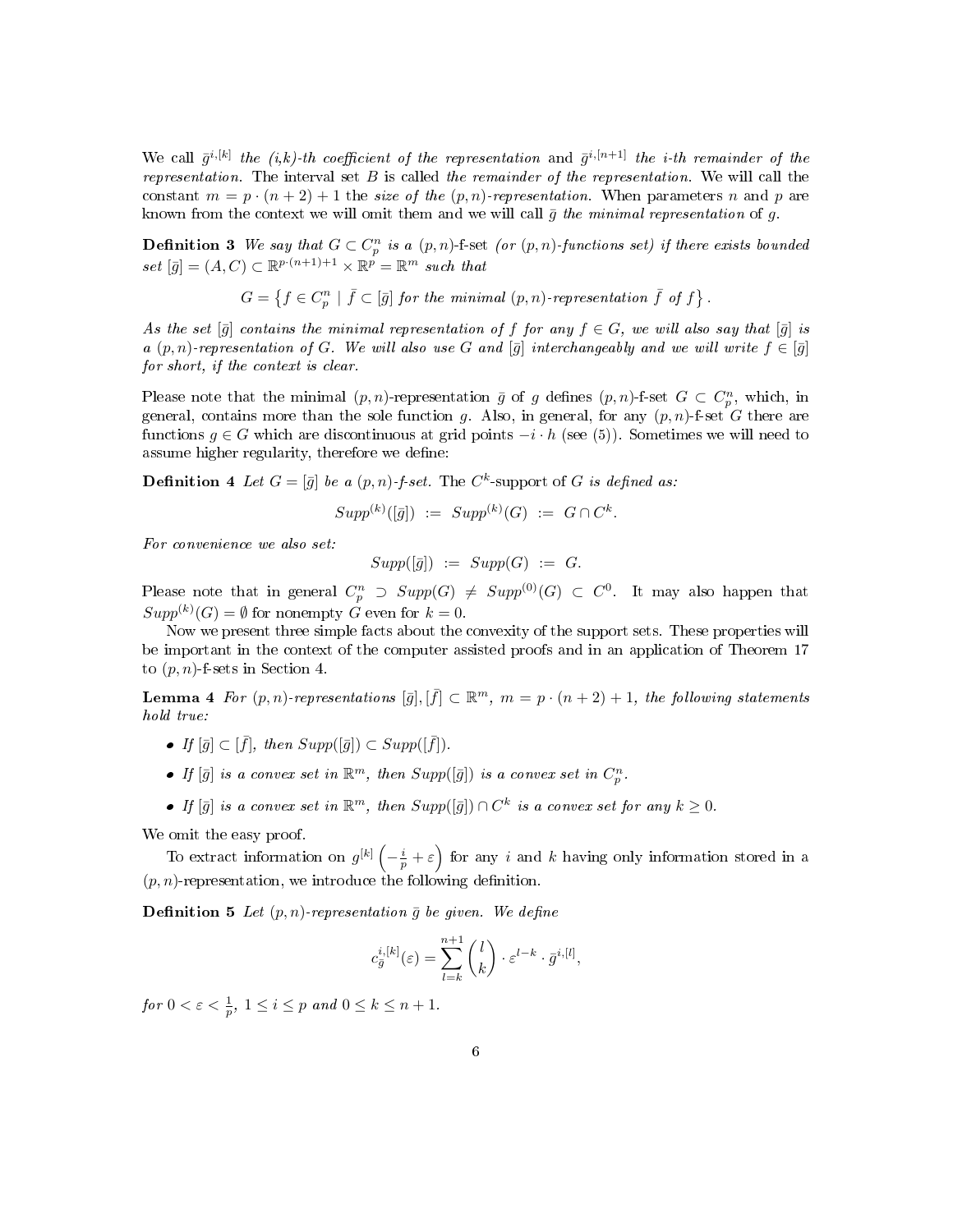We will omit subscript  $\bar{g}$  in  $c_{\bar{g}}^{i,[k]}(\varepsilon)$  if it is clear from the context. The following lemma follows immediately from the Taylor formula, so we skip the proof:

**Lemma 5** Assume  $g \in C_p^n$  and its  $(p, n)$ -representation  $\bar{g}$  are given. Then for  $0 < \varepsilon < \frac{1}{p}$ ,  $1 \leq i \leq p$ and  $0 \leq k \leq n+1$ 

$$
g^{[k]}\left(-\frac{i}{p}+\varepsilon\right) \in c^{i,[k]}\left(\varepsilon\right)
$$

holds.

Before proceeding to the presentation of the integration procedure, we would like to discuss the problem of obtaining Taylor coefficients of a solution x to Equation (1) at a given time t (whenever they exist). From Equation (1), we have (we remind that, at grid points, by the derivative we mean the right derivative):

$$
x^{(k)}(t) = \frac{d^{k-1}}{dt^{k-1}} f(x(t-1), x(t)).
$$

For example, in case of  $k = 1$ , we obviously have:

$$
x^{(1)}(t) = f(x(t-1), x(t)),
$$

and in case  $k = 2$ , by applying the chain rule, we get:

$$
x^{(2)}(t) = \frac{\partial f}{\partial z_1} (x(t-1), x(t)) \cdot x^{(1)}(-1) + + \frac{\partial f}{\partial z_2} (x(t-1), x(t)) \cdot x^{(1)}(0)
$$

If we define a function  $F_{(1)} : \mathbb{R}^4 \to \mathbb{R}$  as

$$
F_{(1)}(z_1, z_2, z_3, z_4) = \frac{\partial f}{\partial z_1}(z_1, z_3) \cdot z_2 + \frac{\partial f}{\partial z_3}(z_1, z_3) \cdot z_4,
$$

then we see that

$$
x^{(2)}(t) = F_{(1)}(x(t-1), x^{(1)}(t-1), x(t), x^{(1)}(t)).
$$

Now, by a recursive application of the chain rule, we can obtain a family of functions  $\mathbb{F}_f$  =  $\left\{F_{(k)}:\mathbb{R}^{2\cdot (k+1)}\to\mathbb{R}\right\}_{k\in\mathbb{N}}$  such that:

$$
x^{(k+1)}(t) = F_{(k)}\left(x(-1+t),...,x^{(k)}(-1+t),x(t),...,x^{(k)}(t)\right).
$$

By setting

$$
F_{[k]}(z_1,..,z_{2\cdot (k+1)}) = \frac{1}{k!}F_{(k)}\left(0!\cdot z_1,..,k!\cdot z_{k+1},0!\cdot z_{k+2},..,k!\cdot z_{2\cdot (k+1)}\right),\tag{6}
$$

we can write similar identity in terms of the Taylor coefficients  $x^{[k]}$ .

$$
x^{[k+1]}(t) = \frac{1}{k+1} \cdot F_{[k]} \left( x^{[0]}(-1+t), \dots, x^{[k]}(-1+t), x^{[0]}(t), \dots, x^{[k]}(t) \right). \tag{7}
$$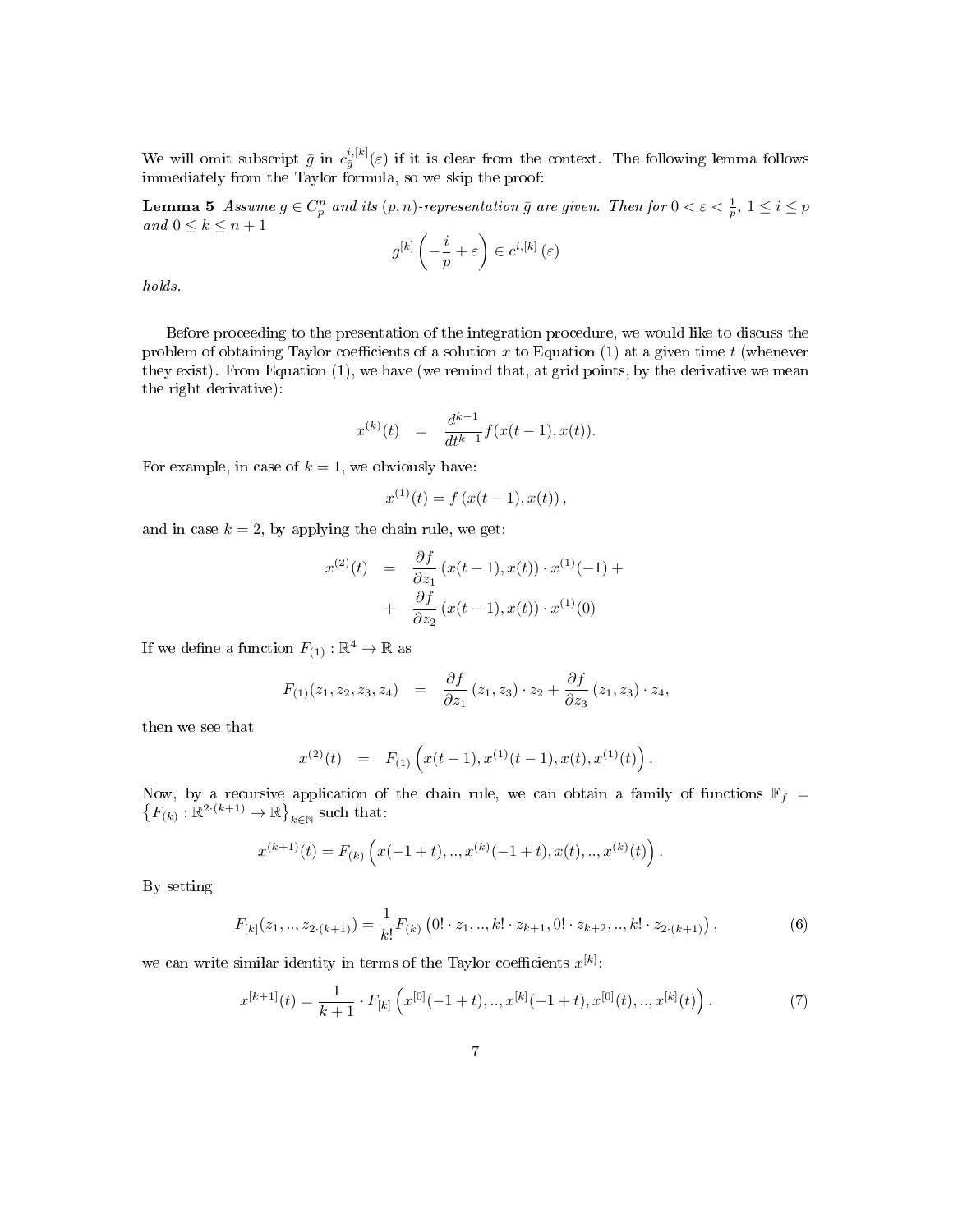As we are using the Taylor coefficients instead of derivatives to represent our  $(p, n)$ -f-sets, this notation would be more suitable to describe computer algorithms. From now on, we will also slightly abuse the notation and we will denote  $F_{[k]}$  by  $F^{[k]}$  and  $F_{(k)}$  by  $F^{(k)}$ . This is reasonable, since, for a function  $F : \mathbb{R} \to \mathbb{R}$  defined by  $F(t) := f(x(t-1), x(t))$ , we have:

$$
F^{(k)}(t) = F_{(k)}(x^{(0)}(-1+t), ..., x^{(k)}(-1+t), x^{(0)}(t), ..., x^{(k)}(t)),
$$
  
and  

$$
F^{[k]}(t) = F_{[k]}(x^{[0]}(-1+t), ..., x^{[k]}(-1+t), x^{[0]}(t), ..., x^{[k]}(t)).
$$

**Remark 6** The task of obtaining family  $\mathbb{F}_f$  by directly and analytically applying the chain rule may seem quite tedious, especially, if one will be required to supply this family as implementations of computer procedures. It turns out, that this is not the case for a wide class of functions. In fact, only the r.h.s. of Equation  $(1)$  needs to be implemented and the derivatives may be obtained by the means of the automatic differentiation (AD) [26, 21]. We use Taylor coefficients  $x^{[k]}$  to follow the notation and implementation of AD in the CAPD library [1] which provide a set of rigorous interval arithmetic routines used in our programs.

#### 2.2 One step of the integration with fixed-size step  $h = \frac{1}{n}$ p

We are given  $(p, n)$ -f-set  $\bar{x}_0$  and the task is to obtain  $\bar{x}_h$  - a  $(p, n)$ -f-set such that  $\varphi(h, \bar{x}_0) \subset \bar{x}_h$ . We will denote the procedure of computing  $\bar{x}_h$  by  $I_h$ , that is:

$$
\bar{x}_h = I_h(\bar{x}_0).
$$

First of all, we consider how  $\bar{x}_0$  and  $\bar{x}_h = I_h(\bar{x}_0)$  relate to each other. Their mutual alignment is shown in Figure 1.

We see that  $\bar{x}_h^{i,[k]}$  $\tilde{h}_h^{i,[k]}$  overlap with  $\bar{x}_0^{i-1,[k]}$ , so they can be simply *shifted* to the new representation - we call this procedure the Shift Part. Other coefficients need to be estimated using the dynamics generated by Equation  $(1)$ . We call this procedure the Forward Part. This procedure will be divided into three subroutines:

- 1. computing coefficients  $\bar{x}_h^{1,[k]}$  $h^{1,[k]}$  for  $k \in \{1, ..., n\},\$
- 2. computing the remainder  $\bar{x}_h^{1,[n+1]}$  $h^{(n+1)},$
- 3. computing the estimate for  $x_h(0)$  (stored in  $\bar{x}_h^{0,[0]}$  $\binom{[0, [0]}{h}$ .

#### Forward Part - Subroutine 1

This procedure is immediately obtained by a recursive application of Equation (7):

$$
\begin{array}{rcl}\bar{x}_h^{1,[0]} & = & \bar{x}_0^{0,[0]}\\ \bar{x}_h^{1,[k]} & = & \frac{1}{k}\cdot F^{[k-1]}\left(\bar{x}_0^{p,[0]},..,\bar{x}_0^{p,[k-1]},\bar{x}_h^{1,[0]},..,\bar{x}_h^{1,[k-1]}\right),\end{array}
$$

where  $1 \leq k \leq n$ .

Forward Part - Subroutine 2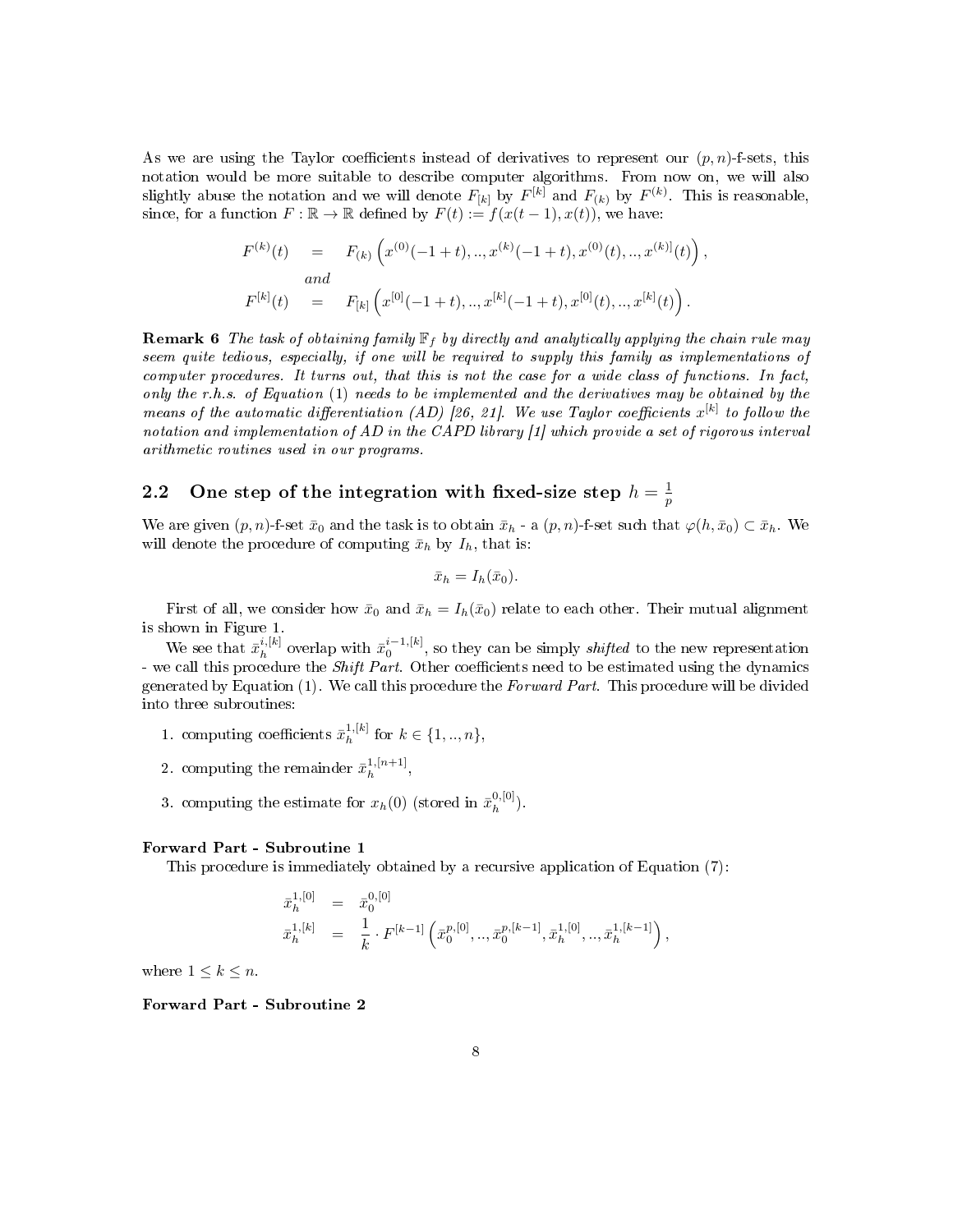

**Figure 1:** A graphical presentation of the integrator scheme. We set  $n = 2$  and  $p = 4$ . A  $(p, n)$ representation is depicted as dots at grid points and rectangles stretching on the whole intervals between consecutive grid points. The dot is used to stress the fact that the corresponding coefficient represents the value at a given grid point. Rectangles are used to stress the fact that remainders are bounds for derivative over whole intervals. Below the time line we have an initial  $(p, n)$ -representation. Above the time line we see a representation after one step of size  $h = \frac{1}{p}$ . Black solid dots and grey rectangles represent the values we do not need to compute - this is the shift part. The forward part, i.e. the elements to be computed, are presented as empty dots and an empty rectangle. The doubly bordered dot represents the exact value of the solution at the time  $t = h = \frac{1}{p}$  (in practical rigorous computations it is an interval bound on the value). The doubly bordered empty rectangle is an enclosure for the  $n + 1$ -st derivative on the interval  $[0, h]$ .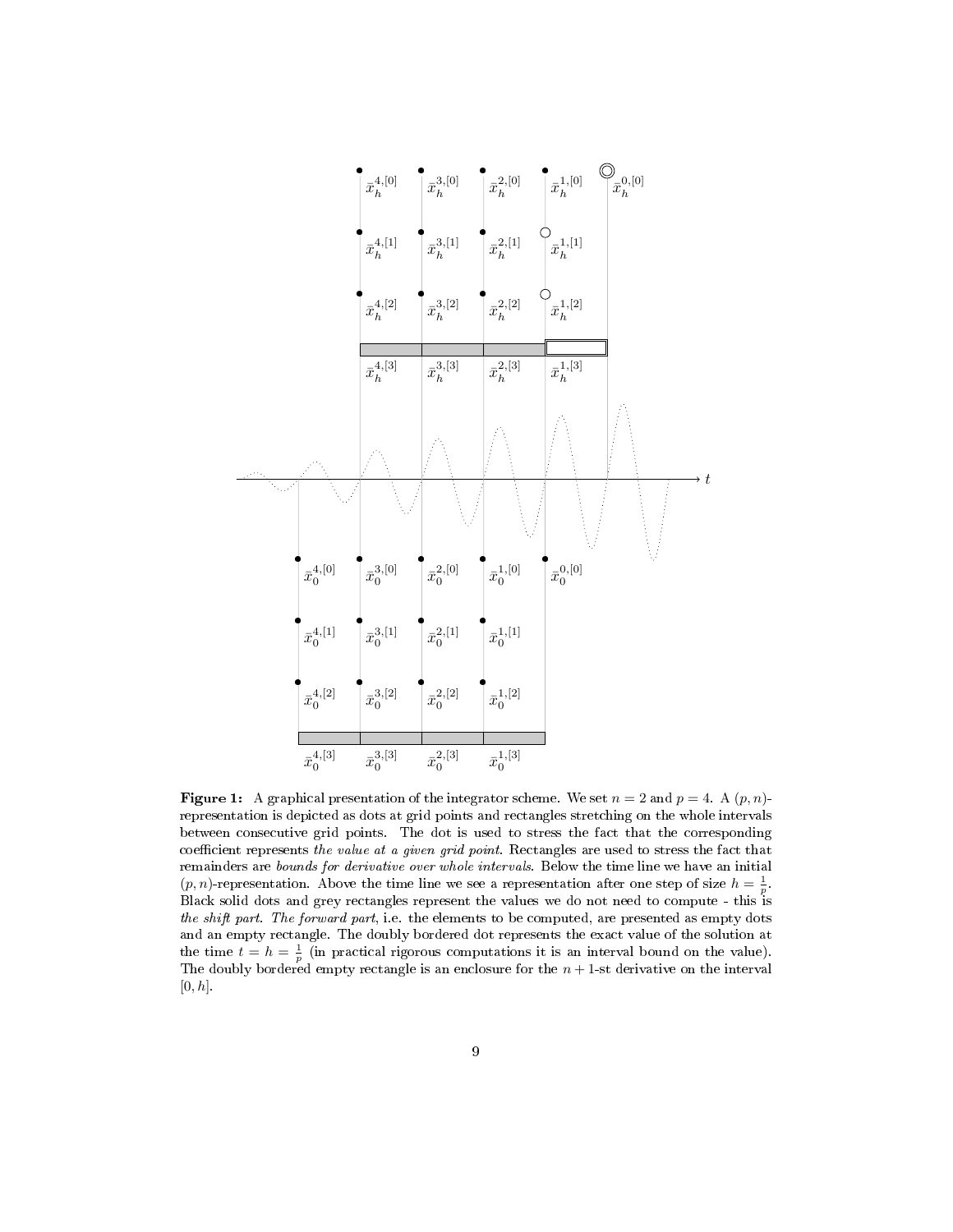This subroutine can be derived from the Mean Value Theorem. We have for  $\varepsilon < h$ :

$$
\frac{1}{(n+1)!} \cdot x^{(n+1)}(\varepsilon) = \frac{1}{(n+1)!} \cdot x^{(n+1)}(0) + \frac{1}{(n+1)!} \cdot x^{(n+2)}(\xi) \cdot \varepsilon =
$$
\n
$$
= \frac{1}{(n+1)} \cdot F^{[n]} \left( x(-1), \dots, x^{[n]}(-1), x(0), \dots, x^{[n]}(0), \right) + F^{[n+1]} \left( x(-1+\xi), \dots, x^{[n+1]}(-1+\xi), x(\xi), \dots, x^{[n+1]}(\xi) \right) \cdot \varepsilon
$$

for some  $0 \leq \xi \leq \varepsilon$ . Let us look at the two terms that appear on the r.h.s. of Equation (8). The question is: can we estimate them by having only  $\bar{x}_0$  and already computed  $\bar{x}_h^{1,[k]}$  $h^{1,[K]}$  from Subroutine 1? Let us discuss each of these terms separately.

By Lemma 5 we have for  $0 \leq k \leq n+1$ :

$$
x^{[k]}(-1+\xi) \quad \in \quad c_{\bar{x}_0}^{p,[k]}([0,h])
$$

Moreover by Definition 2 we know that:

$$
x^{[k]}(-1) \quad \in \quad \bar{x}_0^{p,[k]}\\ x^{[k]}(0) \quad \in \quad \bar{x}_h^{1,[k]}
$$

So those terms can be easily obtained. The problem appears when it comes to  $x(\xi)$  and  $x^{[k]}(\xi)$ , for  $\xi \in (0, h)$ 

Assume for a moment that we have some a priori estimates for  $x([0,h])$  i.e. a set  $Z \subset \mathbb{R}$  such that  $x([0,h]) \subset Z$ . We call this set the *rough enclosure* of x on the interval [0, h]. Having rough enclosure  $Z$ , we could apply Equation (7) (as in the case of Subroutine 1) to obtain the estimates on  $x^{[k]}([0,h])$  for  $k > 0$ . So the question is: how to find a candidate Z and prove that  $x([0,h]) \subset Z$ ? The following lemma gives a procedure to test the later.

**Lemma 7** Let  $Y \subset \mathbb{R}$  be a closed interval and let  $x_0$  be a function defined on  $[-1, 0]$ . Assume that the following holds true:

$$
Z := x_0(0) + [0, h] \cdot f(x_0([-1, -1 + h]), Y) \subset int(Y). \tag{8}
$$

Then the solution  $x(t)$  of Equation (1) with the initial condition  $x_0$  exists on the interval [0, h] and

$$
x([0,h]) \subset Z.
$$

**Proof:** We can treat equation (1) on the interval  $[0, h]$  as a non-autonomous ODE of the form:

$$
x' = f(a(t), x),
$$

where  $a(t) = x(t)$  for  $t \in [-1, -1 + h]$  is a known function. Now the conclusion follows from the proof of the analogous theorem for ODEs. The proof can be found in [35].  $\blacksquare$ 

Using Lemma 7, a heuristic iterative algorithm may be designed such that it starts by guessing an initial Y and then it applies Equation  $(8)$  to obtain Z. In a case of failure of the inclusion, i.e.  $Z \not\subset Y$ , a bigger Y is taken in the next iteration. Please note, that this iteration may never stop or produce unacceptably big  $Y$ , especially when the step-size h is large. Finding a rough enclosure is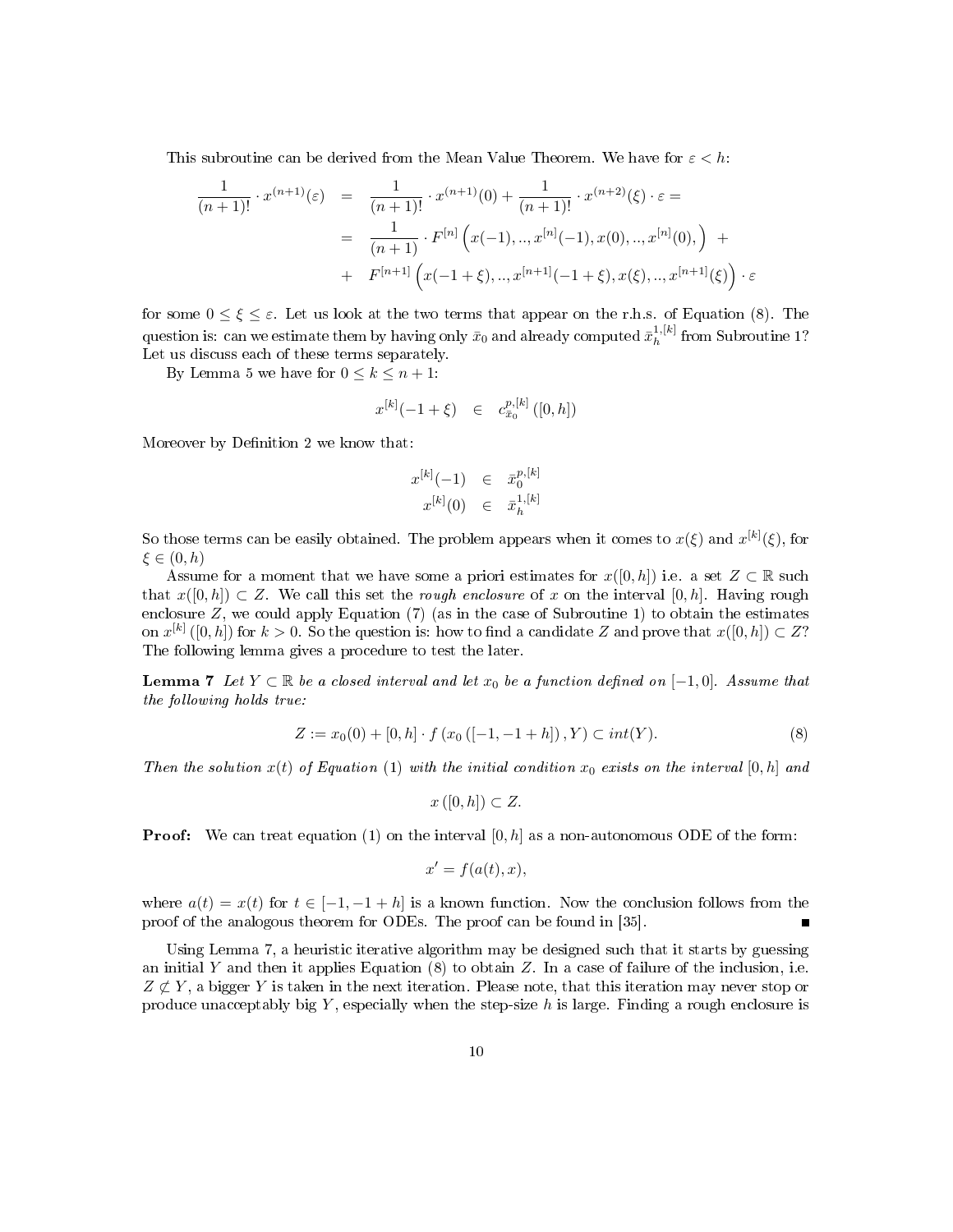the only place in the algorithm of the integrator that can in fact fail to produce any estimates. In such a case we are not able to proceed with the integration and we signalize an error.

Now we can summarize the algorithm for Subroutine 2 as follows:

$$
c^{[k]} := c^{p,[k]}([0,h]), \quad k \in \{0, ..., n+1\}
$$
  
\n
$$
d^{[0]} := Z \text{ as in equation (8),}
$$
  
\n
$$
d^{[k]} := \frac{1}{k} \cdot F^{[k-1]}(c^{[0]}, ..., c^{[k-1]}, d^{[0]}, ..., d^{[k-1]}), \quad k \in \{1, ..., n+1\}
$$
  
\n
$$
a^* := \frac{1}{(n+1)} \cdot F^{[n]}(\bar{x}_0^{p,[0]}, ..., \bar{x}_0^{p,[n]}, \bar{x}_h^{1,[0]}, ..., \bar{x}_h^{1,[n]})
$$
  
\n
$$
b^* := F^{[n+1]}(c^{[0]}, ..., c^{[n+1]}, d^{[0]}, ..., d^{[n+1]}),
$$
  
\n
$$
\bar{x}_h^{1,[n+1]} := a^* + b^* \cdot [0, h]
$$

**Remark 8** Please note that the term  $a^*$  is computed the same way as other coefficients in Subroutine 1 and the rough enclosure do not influence this term. In fact this is the  $n + 1$ -st derivative of the flow w.r.t. time. It is possible to keep track of those coefficients during the integration and after p steps (full delay) those coefficients may be used to build a  $(p, n + 1)$ -representation of the  $solutions$  - this is a direct reflection of consequences of Lemma 2.

This fact is also important for the compactness of the evolution operator - an essential property that allows for an application of the topological fixed point theorems in infinite dimensional spaces.

#### Forward Part - Subroutine 3

The last subroutine of the forward part can be simply obtained by using Definition 2 and Equation (5):

$$
\bar{x}_h^{0,[0]} := \sum_{k=0}^n \bar{x}_h^{1,[k]} \cdot h^k + \bar{x}_h^{1,[n+1]} \cdot h^{n+1}.
$$

Notice, that the possible influence of the usually over-estimated rough enclosure  $Z$  is present only in the last term of the order  $h^{n+1}$  so, for small h (large enough p), it should not be a problem.

#### The integrator - altogether

Strictly speaking, the mapping  $I_h$  does not produce a  $(p, n)$ -f-set which exactly represents  $\bar{x}_h$  =  $\varphi(h, \bar{x}_0)$ . Instead, it returns some bigger set  $[\bar{x}_h]$  such that  $\bar{x}_h$  is contained in it. Of course, we are interested in obtaining a result as close as possible to the set of true solutions represented by  $\varphi(h, \bar{x}_0)$ . So, for technical reasons which will be apparent in Section 2.3, we decompose  $I_h$  into  $I_h = \Phi + R$  such that  $\Phi : \mathbb{R}^m \to \mathbb{R}^m$  and  $R : \mathcal{P}(\mathbb{R}^m) \to \mathcal{P}(\mathbb{R}^m)$ . Let  $\Phi(\bar{x}) = \bar{\phi}$  and put:

$$
\bar{\phi}^{i,[k]} := \bar{x}^{i-1,[k]}, \quad i \in \{2,..,p\}, k \in \{0,..,n\},\tag{9}
$$

$$
\bar{\phi}^{1,[0]} := \bar{x}^{0,[0]},\tag{10}
$$

$$
\bar{\phi}^{1,[k]} := \frac{1}{k} \cdot F^{[k-1]} \left( \bar{x}^{p,[0]}, \dots, \bar{x}^{p,[k-1]}, \bar{\phi}^{1,[0]}, \dots, \bar{\phi}^{1,[k-1]} \right), \quad k \in \{1, \dots, n\},\tag{11}
$$

$$
\bar{\phi}^{0,[0]} := \sum_{k=0}^{n} \bar{\phi}^{1,[k]} \cdot h^{k}.
$$
\n(12)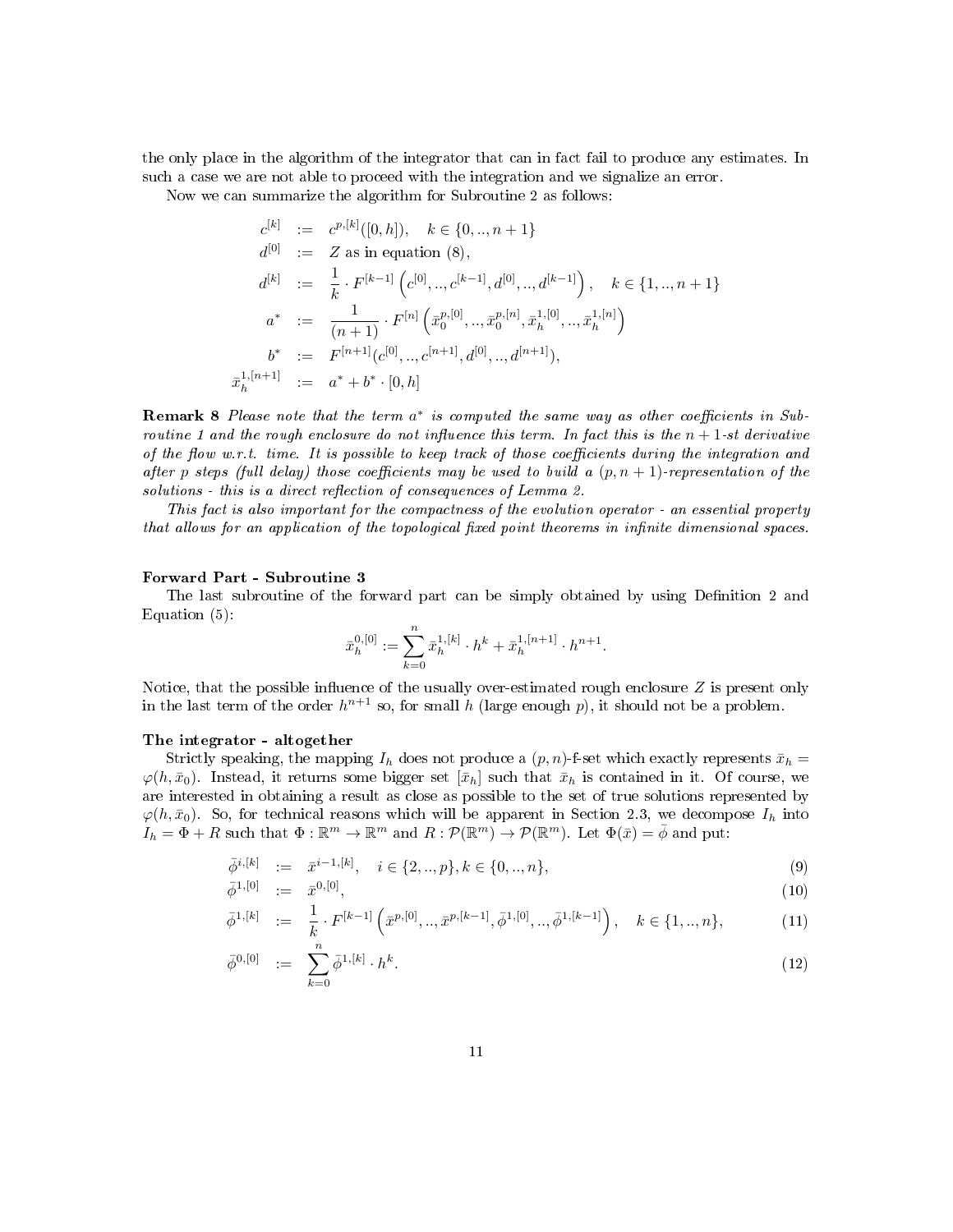

Figure 2: An illustration of the wrapping effect problem for a classical, idealized mathematical pendulum ODE  $\ddot{x} = -x$ . The picture shows a set of solutions in a phase space  $(x, \dot{x})$ . The grey boxes present points of initial box moved by the flow. The colored boxes present the wrapping effect occurring at each step when we want to enclose the moving points in a product of intervals in the basic coordinate system. For example, the blue square on the left encloses the image of the first iteration. Its image is then presented with blue rhombus which is enclosed again by an orange square. Then the process goes on.

Let  $R(\bar{x}) = \bar{r}$  and put:

$$
\begin{aligned}\n\bar{r}^{i,[n+1]} &:= \bar{x}^{i-1,[n+1]}, \quad i \in \{2,..,p\}, \\
\bar{r}^{1,[n+1]} &:= a^* + b^* \cdot [0,h], \\
\bar{r}^{0,[0]} &:= h^{n+1} \cdot (a^* + b^* \cdot [0,h]).\n\end{aligned}
$$

The map  $\Phi$  is called the Taylor part, while the map R is called the Remainder part. This decomposition is important for an efficient reduction of negative effects caused by using interval arithmetic, primarily the wrapping effect, but also the dependency problem to some extent.

### 2.3 Reducing the wrapping effect

A representation of objects in computations as the interval sets has its drawbacks. Possibly the most severe of them are the phenomena called the wrapping effect and the dependency problem. Their influence is so dominant that they are discussed in virtually every paper in the field of rigorous computations (see [35] and references therein). The dependency problem arises in interval arithmetic when two values theoretically representing the same (or dependent) value are combined. The most trivial example is an operation  $x-x$  which is always 0, but it is not the case for intervals. For example, applying the operation to the interval  $x = [-1, 1]$  gives as the result the interval [−2, 2] which contains 0 but it is far bigger than we would like it to be.

The wrapping effect arises when one intends to represent a result of some evaluation on sets as a simple interval set. Figure 2 illustrate this when we consider the rotation of the square.

One of the mostly used and efficient methods for reducing the impact of the wrapping effect and the dependency problem was proposed by Lohner [15]. In the context of the iteration of maps and the integration of ODEs, he proposed to represent sets by parallelograms, i.e. interval sets in other coordinate systems. In the sequel we follow [35] and we sketch the Lohner methods briey.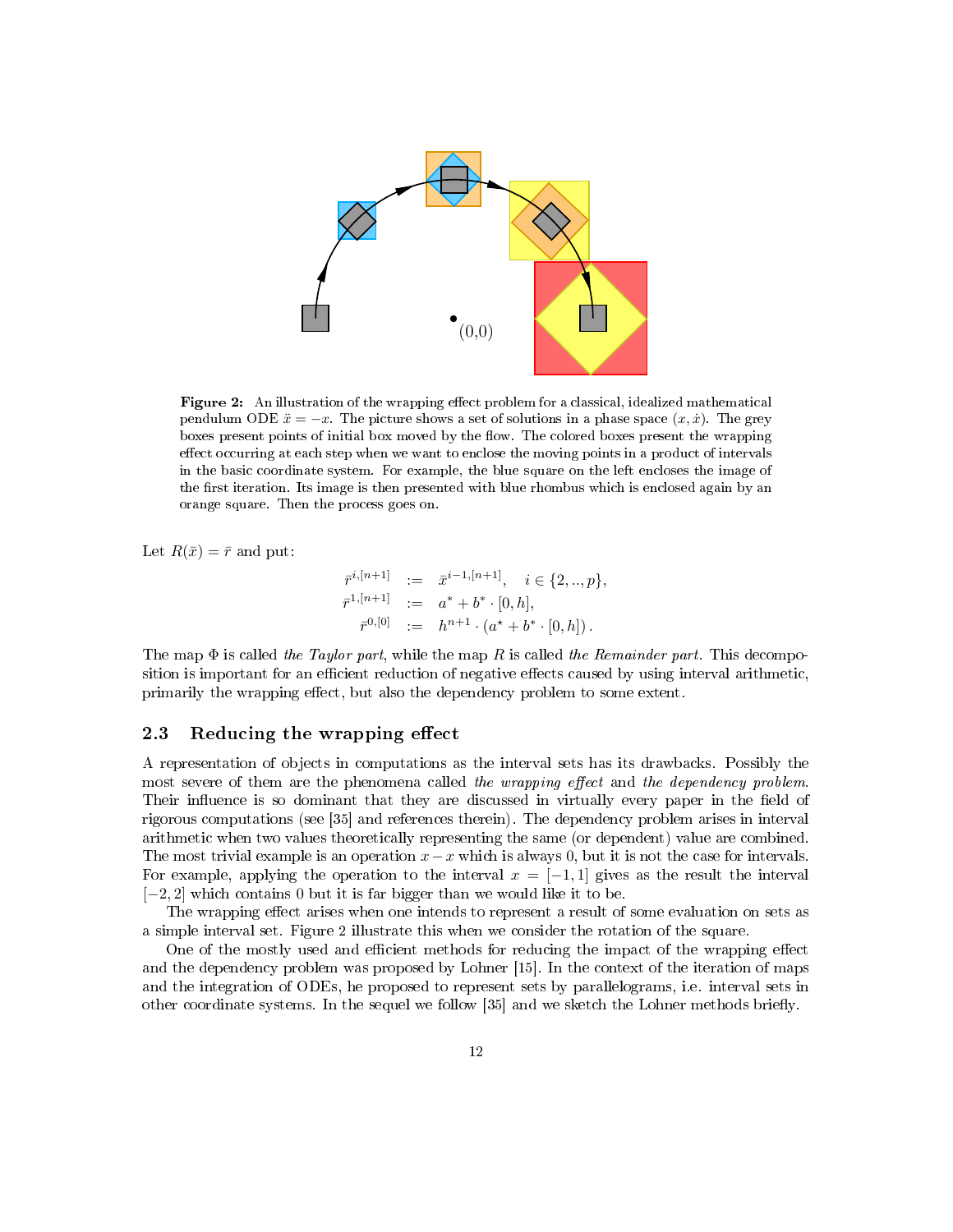By J we denote a computation of  $I_h(\cdot)$  using point-wise evaluation of the Taylor part, i.e.:

$$
J([x]) := \left(\bigcup_{x \in [x]} \Phi(x)\right) + R([x]).
$$

Let us consider an iteration:

$$
[x_k] = J([x_{k-1}]), \quad k \in \mathbb{N}
$$

with initial set  $[x_0]$ .

Let us denote  $x_k = mid([x_k])$  and  $[r_k] = [x_k] - x_k$ . By a simple argument based on the Mean Value Theorem [35], it can be shown that:

$$
[x_{k+1}] \subset \Phi(x_k) + [D\Phi([x_k])] \cdot [r_k] + R([x_k]).
$$

We can reformulate the problem of computing  $[x_{k+1}]$  to the following system of equations:

$$
[A_k] = [D\Phi([X_k])], \tag{13}
$$

$$
x_{k+1} = mid([\Phi(x_k) + R([X_k)]]), \qquad (14)
$$

$$
[z_{k+1}] = \Phi([x_k]) + R([x_k]) - x_{k+1}, \qquad (15)
$$

$$
[r_{k+1}] = [A_k] \cdot [r_k] + [z_{k+1}]. \tag{16}
$$

Now the reduction of the wrapping effect could be obtained by choosing suitable representations of sets  $[r_k]$  and a careful evaluation of Equation (16). The terminology used for this in [35] is the rearrangement computations. We will briefly discuss possible methods of handling Eq. (16).

**Method 0** (Interval Set): Representation of  $[r_k]$  by an interval box and the direct evaluation of (16) is equivalent to directly computing  $I_h([x_{k+1}])$ . This method is called an interval set and is the least effective.

**Method 1** (Parallelepiped): we require that  $[r_k] = B_k \cdot [\tilde{r}_k]$  for  $[\tilde{r}_k]$  being an interval box and  $B_k$ being an invertible matrix. Then (16) becomes:

$$
[r_{k+1}] = B_{k+1} \left( B_{k+1}^{-1} [A_k] B_{k+1} \cdot [r_k] + B_{k+1}^{-1} [z_{k+1}] \right).
$$

Since it is difficult to obtain the exact matrix inverse in computer calculations we will use interval matrices  $[B_k]$  and  $[B_k^{-1}]$  that contain  $B_k$  and  $B_k^{-1}$ , respectively. Thus the equation on  $[\tilde{r}]$  becomes:

$$
[\tilde{r}_{k+1}] = ([B_{k+1}^{-1}][A_k][B_{k+1}]) \cdot [\tilde{r}_k] + [B_{k+1}]^{-1} [z_{k+1}].
$$

If  $[B_k]$ 's are well-chosen, then the formula in brackets can be evaluated to produce a matrix close to identity with very small diameter, thus the wrapping effect reduction is achieved. The Parallelepiped method is obtained when  $B_{k+1}$  is chosen such that  $B_{k+1} \in [A_k][B_{k+1}]$ . This approach is of limited use because of the need to compute the matrix inverse of a general matrix  $B_{k+1}$ , which may fail or produce unacceptable results if  $B_{k+1}$  is ill-conditioned.

**Method 2** (Cuboid): this is a modification of Method 1. In this method, we choose  $U \in [A_k][B_{k+1}]$ and we do the floating point approximate QR decomposition of  $U = Q \cdot R$ , where Q is close to an orthogonal matrix. Next we obtain matrix [Q] by applying the interval (rigorous) Gram-Schmidt method to Q, so there exist orthogonal matrix  $\tilde{Q} \in [Q]$  and  $Q^{-1} = Q^T \in [Q]^T$ . We set  $B_{k+1} = [Q]$ ,  $B_{k+1}^{-1} = [Q]^T$ .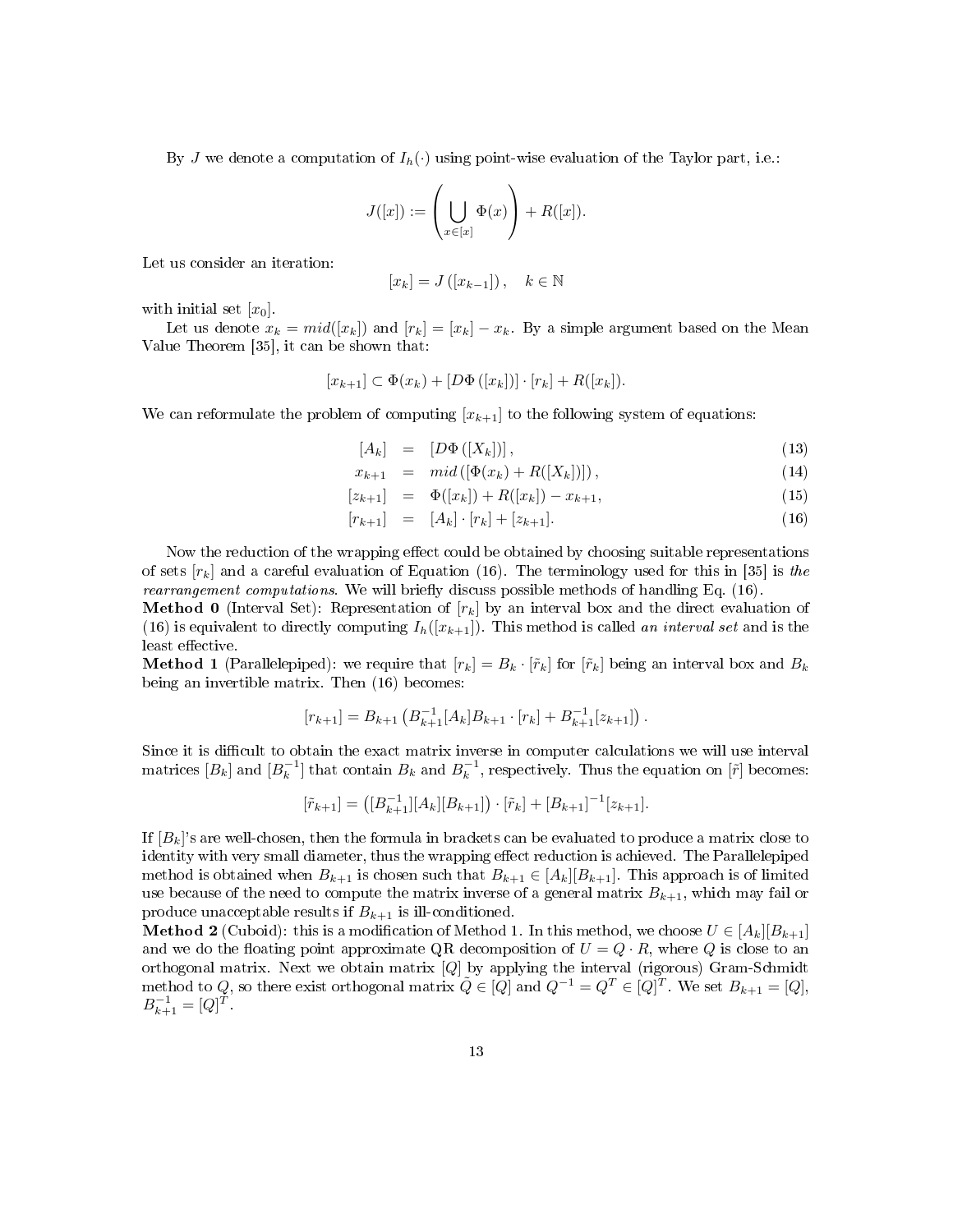Method 3 (Doubleton): this representation is used in our computations as it proved to be the most efficient in numerical tests  $[24]$  and in other applications, see  $[35]$  and references therein. The original idea by Lohner is to separate the errors introduced due to the large size of initial data and the local errors introduced by the numerical method at every step. Namely we set:

$$
\begin{aligned}\n[r_{k+1}] &= [E_{k+1}][r_0] + [\tilde{r}_{k+1}] \\
[\tilde{r}_{k+1}] &= [A_k][\tilde{r}_k] + [z_{k+1}] \\
[E_{k+1}] &= [A_k][E_k] \\
E_0 &= Id\n\end{aligned}
$$

where  $[\tilde{r}_k]$  is evaluated by any method 0-2. To reduce the possible wrapping effect in the product  $[A_k][E_k]$ , Lohner proposed the following:

$$
\begin{array}{rcl}\n[r_{k+1}] & = & C_{k+1}[r_0] + [\tilde{r}_{k+1}] \\
[\tilde{r}_{k+1}] & = & [A_k][\tilde{r}_k] + [z_{k+1}] + ([A_k]C_k - C_{k+1}) [r_0] \\
\tilde{r}_0 = 0 & C_0 = Id & C_{k+1} \in [A_k]C_k.\n\end{array}
$$

Again,  $[\tilde{r}]$  is evaluated by any method 0-2. Please note that there is no need to inverse a matrix in the doubleton representation when  $[\tilde{r}]$  is evaluated either by Method 0 or Method 2, so this approach is suitable for the case where  $A_k$  may be close to singular. In the computer assisted proofs presented in this paper we use Method 0 to represent  $\lbrack \tilde{r} \rbrack$  because it is less computationally expensive and, in our current setting, using the other methods have not improved the results. This is puzzling, as it contradicts our experience with ODEs where Method 2 is preferable, and thus it might be worthwhile to investigate this phenomena in some later study.

### 2.4 Optimization exploiting the block structure of  $D\Phi(x)$

In our setting,  $[A_k] = D\Phi(\bar{x}_k)$ , where  $\bar{x}_k$  is the  $(p, n)$ -f-set in the k-th step of integration. As  $[A_k]$ is  $m \times m$  matrix, where m is the size of  $(p, n)$ -representation  $(m = p \cdot (n + 2) + 1)$ , therefore, if we decide to represent the error part  $[\tilde{r}]$  in doubleton by interval box (Lohner Method 0), then the matrix multiplications involving the matrix  $[A_k]$  take the most of the execution time in one step of integration in the Lohner algorithm, especially for large n and/or p. From Equations (9-12), we see that  $D\Phi(x)$  has a nice block structure and contains a large number of zero entries, i.e. it is a sparse matrix. This structure is well visible when we use the following index function I:

$$
\mathbb{I}(0,0) = 1,\n\mathbb{I}(i,k) = 1 + (i-1) \cdot (n+1) + k, \quad 1 \le i \le p, 0 \le k \le n,\n\mathbb{I}(i,n+1) = 1 + p \cdot (n+1) + i, \quad 1 \le i \le p.
$$

Under this index function,  $[A_k]$  is of the form:

$$
[A_k] = \left(\begin{array}{cccc} A_{11} & 0 & A_{13} & 0 \\ 0 & Id & 0 & 0 \\ 0 & 0 & 0 & 0 \end{array}\right),
$$

where  $A_{11}$  is  $n + 1 \times 1$  matrix (column vector),  $A_{13}$  is  $n + 1 \times n + 2$ , and Id is an identity matrix of size  $(p-1) \cdot (n+1)$ . Therefore, we use this index function to define blocks for all matrices and vectors appearing in all methods discussed in Section 2.3, as, with such block representation of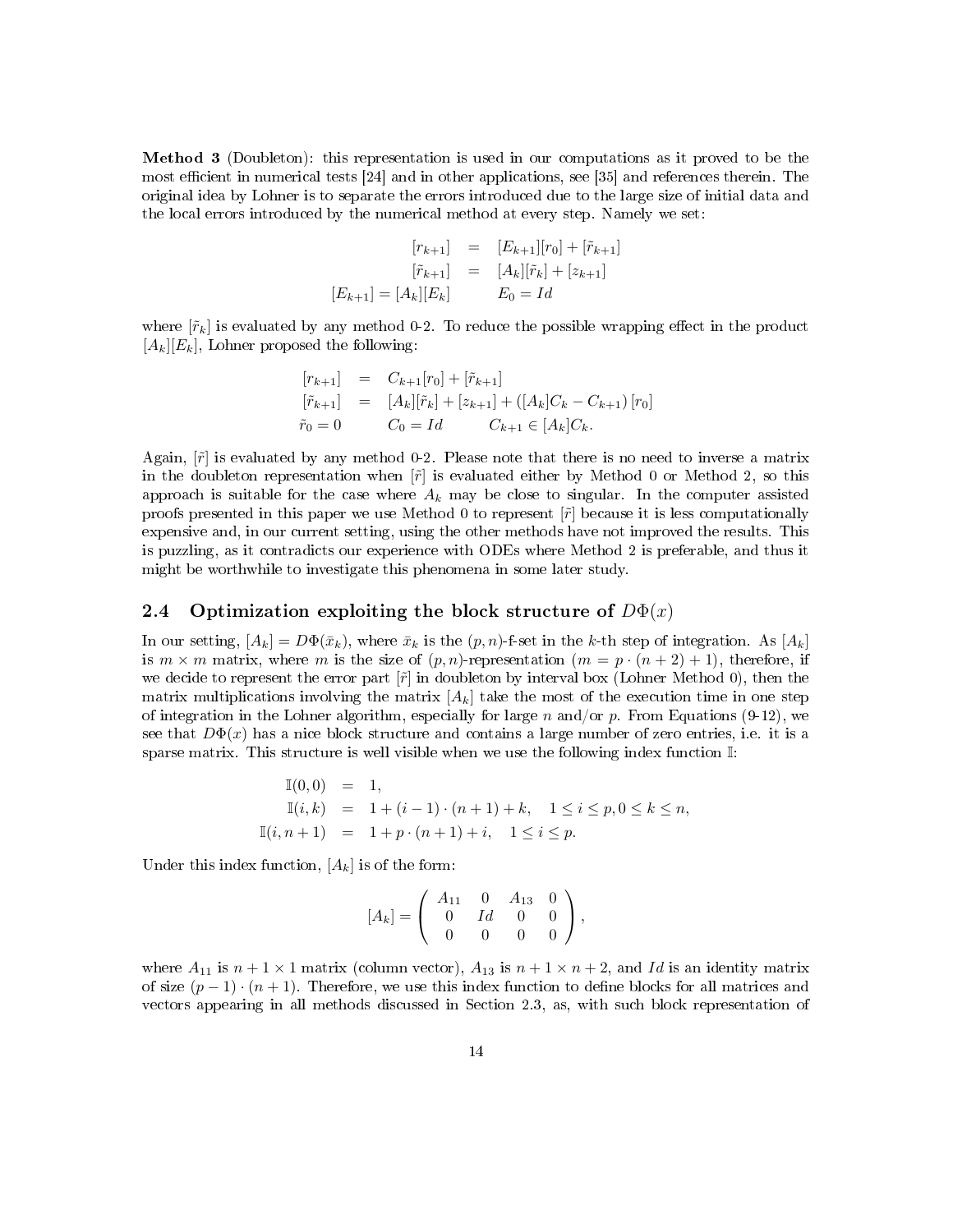Table 1: A comparison of the execution times for computer assisted proofs for standard and optimized matrix multiplication on 2.5GHz processor (no multi-threading).

| Proof $(p, n)$        |             | standard multiplication   optimized multiplication |
|-----------------------|-------------|----------------------------------------------------|
| Theorem 18 $(32, 4)$  | 45 seconds  | 12 seconds                                         |
| Theorem 19 $(128, 4)$ | 133 minutes | 12 minutes                                         |

matrices and vectors, we can easily program the multiplication by a matrix or a vector so that all the operations on any zero block are avoided. We will refer to this as the optimized algorithm.

If we have an arbitrary matrix C, then the cost of computing  $[A_k] \cdot C$  by a standard algorithm for the matrix multiplication is of order  $O(n^3 \cdot p^3)$  in both the scalar addition and multiplication operations (we remind, that p, n are the parameters of  $(p, n)$ -representation). In the case of the optimized algorithm, the block structure and sparseness of  $[A_k]$  reduce the computational cost to  $O(n^2 \cdot p^2)$  in scalar additions and  $O(n^3)$  in scalar multiplications.

The computation times for the computer assisted proofs discussed in Section 4 on the 2.50 GHz processor (see Section 4 for a detailed specification) are presented in Table 1. We see that the optimized algorithm is much faster than the direct multiplication, the speed up is evident especially for the larger  $(p, n)$ -representations.

# 3 Poincaré map for delay differential equations

## 3.1 Definition of a Poincaré map

We begin with the definition of the (transversal) section of the semiflow  $\varphi$  associated to (1). First, we would like to recall the ODE setting where, for a flow  $\varphi : \mathbb{R} \times \mathbb{R}^m \to \mathbb{R}^m$ , a (local) transversal section S is usually defined as a (subset of) smooth manifold  $M$  of codimension one satisfying the transversality condition:

$$
\frac{d}{dt}\varphi(t,x_0)|_{t=0} = f(x_0) \notin T_{x_0} \mathcal{M}, \quad x_0 \in S,
$$
\n(17)

where  $T_x\mathcal{M}$  denotes the tangent bundle at x. If  $\mathcal{M}$  is a hyperplane

$$
\mathcal{M} = \{ x \in \mathbb{R}^m \mid s \cdot x = a \}
$$

for some given normal vector  $s \in \mathbb{R}^m$ ,  $||s|| \neq 0$  and  $a \in \mathbb{R}$ , then condition (17) becomes

$$
s \cdot f(x_0) \neq 0, \quad x_0 \in S.
$$

We will use a similar approach in the context of the semiflow  $\varphi$  associated to (1). We will restrict ourselves to the linear sections and we will use the fact that from Equation (4) and Lemma 2 it follows

$$
\frac{d}{dt}\varphi(t,x_0)|_{t=t_0} = \dot{x}_{t_0}
$$

for any  $t_0 \geq \tau$ . Moreover,  $\dot{x}_{t_0}$  is of class  $C^{n-1}$  wherever  $t_0 \geq n \cdot \tau$ . This observation will be crucial for the denition of a transversal section in the DDE context and, later, for the rigorous computation of Poincaré maps.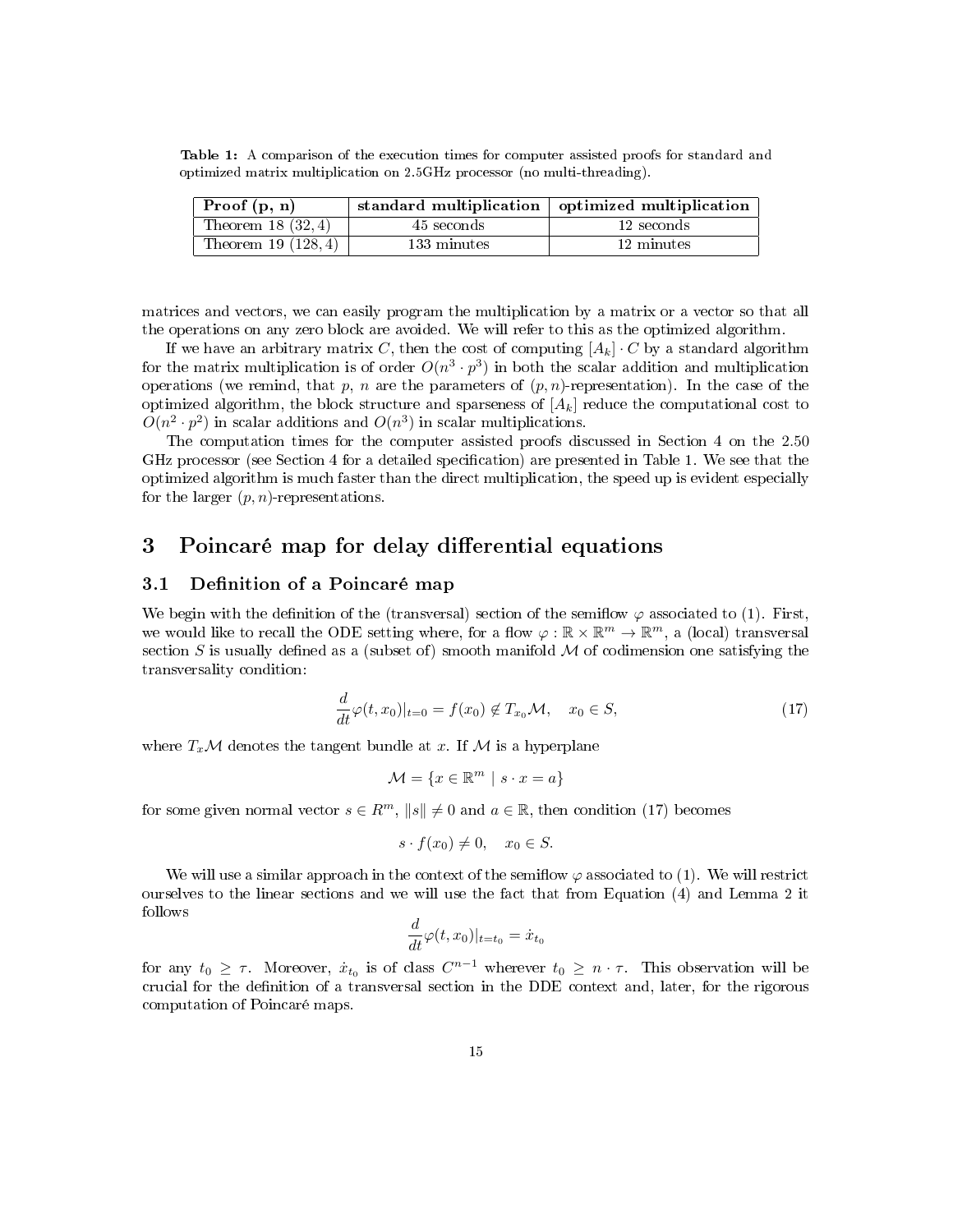**Definition 6** Let  $\varphi$  be the semiflow associated with the system (1). Let  $n \in \mathbb{N}$ ,  $s : C^n \to \mathbb{R}$  be a continuous affine mapping, i.e.  $s(x) = l(x) + a$ , where l is a bounded linear functional and  $a \in \mathbb{R}$ . We define a global  $C<sup>n</sup>$ -section as a hyperplane:

$$
\mathcal{S} = \{ x \in C^n \mid s(x) = 0 \}.
$$

Any convex and bounded subset  $S \subset S$  is called a local  $C<sup>n</sup>$ -section (or simply a section).

A section S is said to be transversal if there exists a convex open set  $W \subset C^n$  such that

$$
W \cap \mathcal{S} = U, \qquad W = W_- \cup U \cup W_+,
$$

where

$$
W_{-} = \{ x \in W \mid s(x) < 0 \}, \qquad W_{+} = \{ x \in W \mid s(x) > 0 \}, \qquad \text{cl}(U) = \text{cl}(S),
$$

satisfying the condition

$$
l(x) > 0, \quad \forall x \in W \cap C^{n+1}.
$$
\n
$$
(18)
$$

We will refer to (18) as the transversality condition.

**Remark 9** Please note that the requirement  $x \in W \cap C^{n+1}$  in (18) is essential to guarantee that  $\dot{x}$  and thus  $l(\dot{x})$  in (18) are well defined, as, for  $x_0 \in C^{n+1}$  and  $t > 0$ , it might happen that  $\varphi(t, x_0)$ is of class  $C^k$ ,  $k < n+1$  (the loss of regularity), but Lemma 2 states that we only need to "long enough" integrate the initial functions to get rid of this problem completely. These two phenomenae are illustrated in the following example.

Let  $x_0 \in W$  for W as in Definition 6. In general, it happens that  $\varphi(\varepsilon, x_0) \notin C^n$  for small  $\varepsilon > 0$ . This may seem at first to contradict intuition from Lemma 2, but in fact it is not. Consider the following  $r.h.s.$  of Equation  $(1)$ :

$$
f(z_1, z_2) = z_1, \quad \forall z_1, z_2 \in \mathbb{R}
$$

Let  $x_0 \equiv 1$  be an initial function and let x be a solution to Equation (1) with  $x|_{[-1,0]} \equiv x_0$  and delay  $\tau = 1$ . We see that  $x(t)$  is  $C^{\infty}$  on  $[-1,0)$ . However at  $t = 0$  we have

$$
0 = x'(0^-) \neq 1 = x'(0^+) = f(x(-1), x(0)),
$$

so  $x_t : [-1,0] \to \mathbb{R}$  is only of class  $C^0$  for any  $t \in (0,1)$ . This is a very undesirable phenomena, but the solution will be smoothed after a full delay, according to Lemma 2. As  $x(t) = 1 + t$  on [0,1], we have at  $t = 1$ :

$$
1 = x'(1^-) = x'(1^+) = f(x(0), x(1)).
$$

One can show again that  $x^{(2)}(1^-) \neq x^{(2)}(1^+)$ , therefore x is of class  $C^1$  on  $(1, 2)$ , and the smoothing of solutions goes on with the increasing t.

This shows for any  $x_0 \in C^n$ , if  $\omega > n \cdot \tau$ , then we have "only"  $\varphi(\omega, x_0) \in C^n$  in a general case. On the other hand, "long enough" integration time  $\omega$  can be used to guarantee that every initial function  $x \in C^0$  has a well defined image in  $C^n$  under mapping  $\varphi(\omega, \cdot)$ . This is essential in the following construction of a Poincaré map for DDEs (Theorem 10 and Definition 7).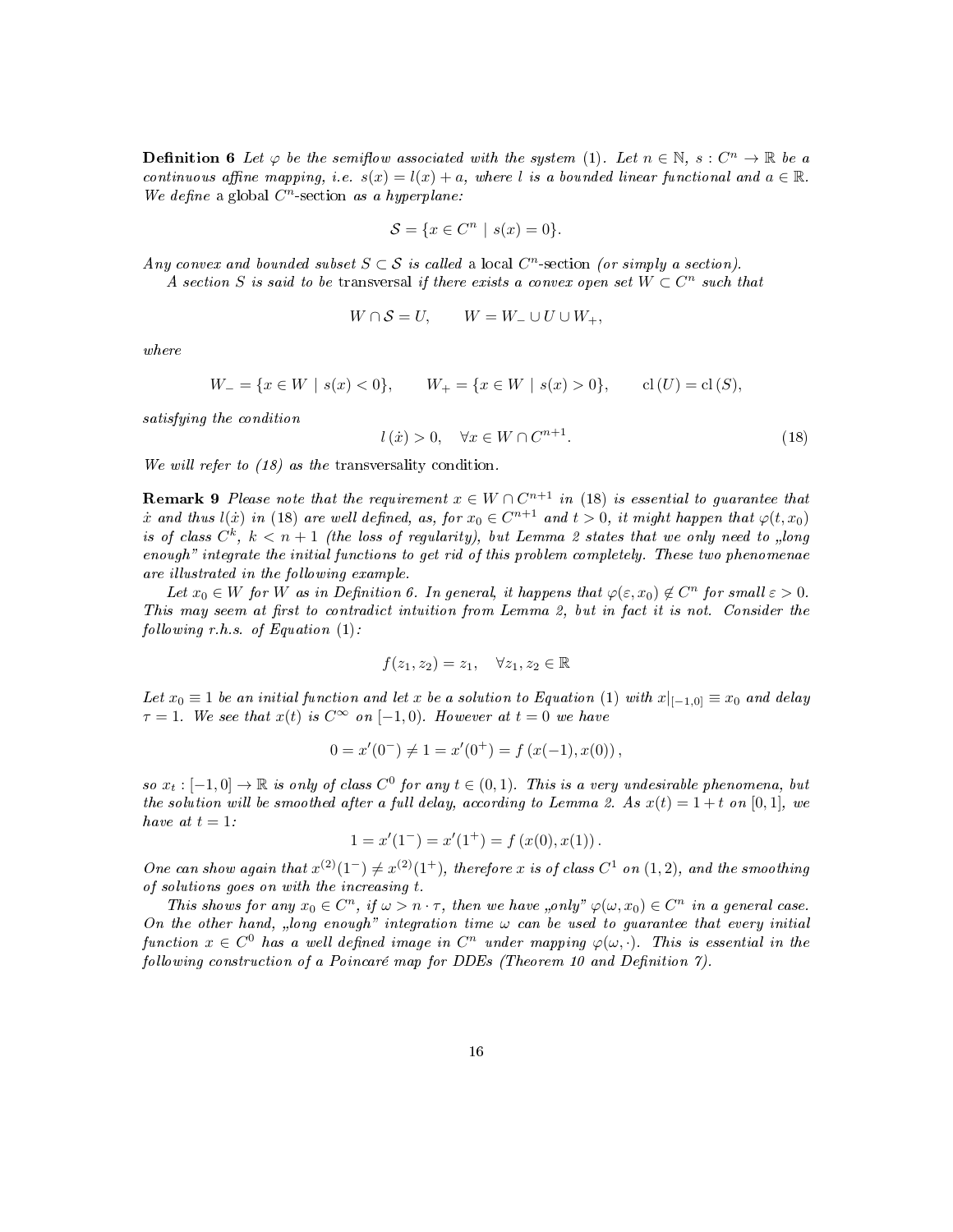**Theorem 10** Assume  $n \in \mathbb{N}$ ,  $V \subset C^0$ . Let S be a local transversal  $C^n$ -section for (1) and let W be as in Definition 6. Let  $\omega = (n+1) \cdot \tau$ .

Assume that there exist  $t_1, t_2 \in \mathbb{R}$ ,  $\omega \leq t_1 < t_2$ , such that the following conditions hold for all  $x \in V$ :

$$
\varphi([t_1, t_2], x) \subset W, \qquad \varphi(t_1, x) \in W_{-} \qquad and \qquad \varphi(t_2, x) \in W_{+}.
$$
 (19)

Then, for each  $x_0 \in V$ , there exists unique  $t_S(x_0) \in (t_1, t_2)$  such that  $\varphi(t_S(x_0), x_0) \in S$ . Also,  $t_S: V \to [t_1, t_2]$  is continuous.

**Proof:** Let  $x_0 \in V$ . By assumptions,  $\varphi(t, x_0) = x_t \in W$  for  $t \in [t_1, t_2]$  but also  $x_t \in C^{n+1}$ , by the assumption on constants  $\omega$ ,  $t_1$ ,  $t_2$  (by Lemma 2). So  $s(\dot{x}_t)$  is well defined and Condition (18) guarantees that

$$
\frac{d}{dt}s(\varphi(t,x)) = l\left(\frac{\partial}{\partial t}\varphi(t,x)\right) = l(\dot{x}_t) > 0, \qquad t \in [t_1, t_2].
$$

Therefore, the function defined by  $\hat{s}(t) := s(x_t)$  is continuous and strictly increasing on  $[t_1, t_2]$ . Now, from (19), it follows there exists unique  $t_0 \in (t_1, t_2)$  such that  $s(\varphi(t_0, x_0)) = c$ . Together with continuity of  $\varphi$  (Lemma 1), this implies continuity of  $t_S : V \to (t_1, t_2)$ .

**Definition 7** The same assumptions as in Theorem 10, in particular assume  $t_1 \geq \tau \cdot (n+1) = \omega$ . We define the transition map to the section S after (at least)  $\omega$  by

$$
P_{\geq \omega}: V \to S \subset C^n, \quad P_{\geq \omega}(x_0) := \varphi(t_S(x_0), x_0),
$$

for t<sub>S</sub> defined as in Theorem 10. If  $V \subset S$ , then the map  $P_{\geq \omega}$  will be called the Poincaré return map on the section S after  $\omega$ .

Finally, we state the last and the most important theorem that will allow us to apply topological fixed point theorems to  $P_{\geq \omega}$ .

**Theorem 11** Consider Poincaré map (after  $\omega$ )  $P_{\geq \omega}$  :  $S \supset V \rightarrow S$  for some section S under the same assumptions as in Theorem 10, especially assume  $(n + 1) \cdot \tau \leq \omega \leq t_S(V) \in [t_1, t_2]$ .

Assume additionally that  $\varphi([\omega, t_2], V)$  is bounded in  $C^n$ .

Then the map  $P_{\geq \omega}$  is continuous and compact in  $C^n$ , i.e. if  $K \subset V$  is bounded, then  $\text{cl}(P_{\geq \omega}(K))$ is compact in  $C^n$ .

#### Proof:

By Theorem 10,  $P_{\geq \omega}$  is well defined for any  $x_0 \in V$  since  $t_1 \geq \omega \geq (n+1) \cdot \tau$  and  $P_{\geq \omega}(x_0) \in C^{n+1}$ . The continuity follows immediately from the continuity of  $t_S$  (Theorem 10) and  $\varphi$  (Lemma 1).

Let  $D = P_{\geq \omega}(V)$ . From our assumptions, it follows that D is bounded in  $C^n$ . A known consequence of the Arzela-Ascoli Theorem is that, if  $D \subset C^n$  is closed and bounded,  $x \in D$ ,  $x^{(n+1)}$ exists, and there is M such that  $\sup_t |x^{(n+1)}(t)| \leq M$  for all  $x \in D$ , then D is compact (in  $C^n$ -norm). Therefore, to finish the proof, it is enough to show that there is a uniform bound on  $P_{\geq \omega}(x)^{(n+1)}$ . For this, it is sufficient to have a uniform bound on  $(\varphi(t,x))^{(n+1)}$  for  $t \in [\omega, \sup_{x \in V} t_S]$ . The existence of this bound follows from boundedness of derivatives up to order n and formula  $(7)$ .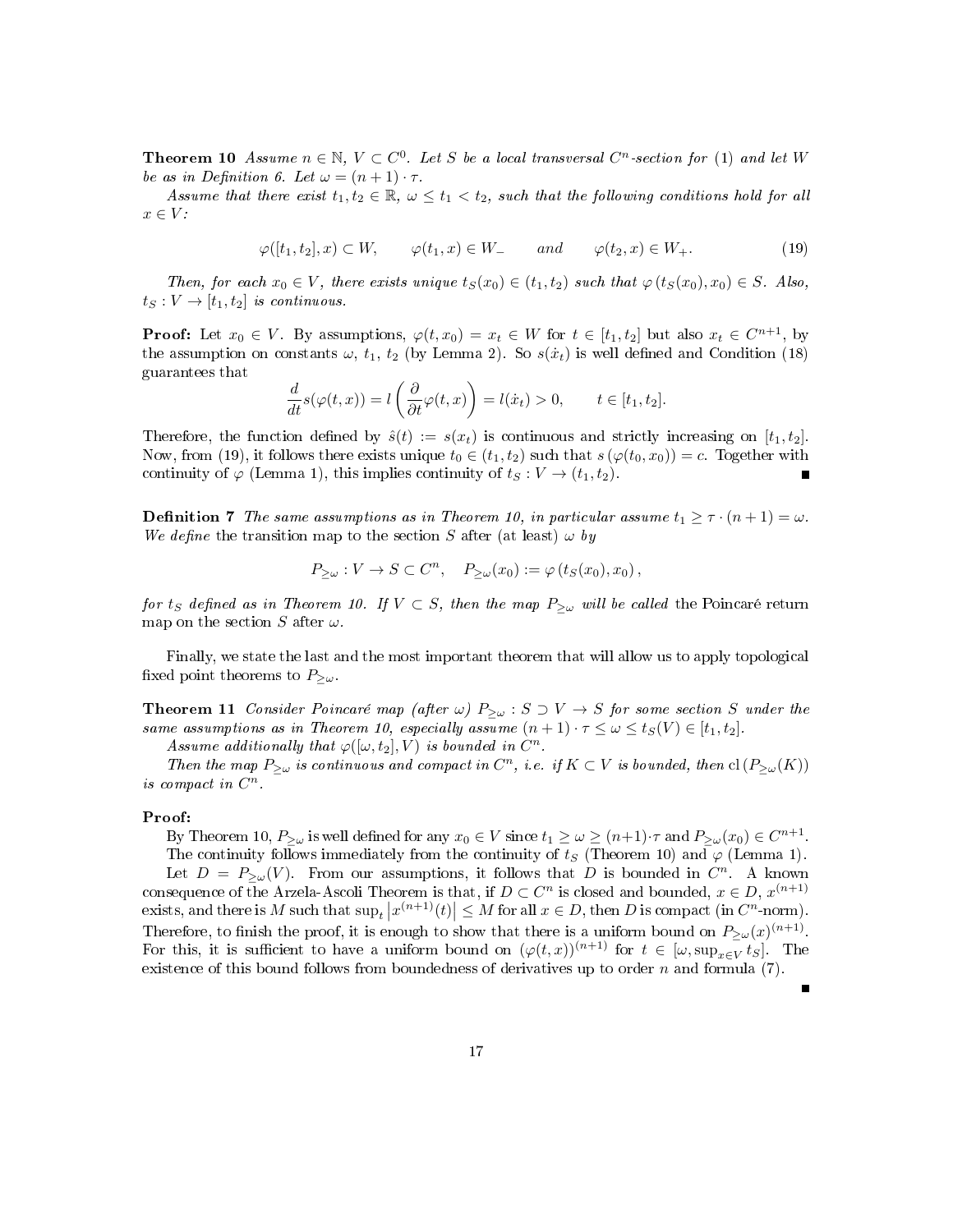The restriction on the transition time may seem a bit unnatural since each solution becomes  $C^{\infty}$  eventually, as discussed in Remark 9. In fact, it should be possible to work directly with the solutions on the  $C^n$  solution manifold  $M^n$  (i.e.  $M^n \subset C^n$  and  $\varphi(t, M^n) \subset M^n$  for all  $t \geq 0$ ). When we restrict the flow to the solutions manifold  $M<sup>n</sup>$ , then we do not need to demand that the transition time to the section is bigger than  $\omega = (n+1)\cdot\tau$ . Instead, to obtain the compactness, we need to shift the set forward only by one full delay. Therefore we obtain the following theoretical result:

**Theorem 12** Consider Poincaré map (after  $\tau$ )  $P_{\geq \tau}$  :  $S \supset V \rightarrow S$  for some section S, where  $V \subset M^n$ . Let  $t_1$  and  $t_2$  be like in Theorem 10.

Assume that  $\varphi([0,t_2],V)$  is bounded in  $C^n$ .

Then the map  $P_{\geq \tau}: V \to S \cap M^n$  is continuous and compact in  $C^n$ , i.e. if  $K \subset V$  is bounded, then  $\text{cl}(P_{\geq \omega}(K))$  is compact in  $C^n$ .

At the present stage of the development of our algorithm, we do not have the constructive parametrisation of the manifold  $M<sup>n</sup>$ , therefore we need to use the long enough integration time  $\omega$  in the rigorous numerical computations.

### 3.2 Rigorous computation of Poincaré maps

The restriction of the integration procedure  $I_h$  (Section 2) to the fixed-size step  $h = \frac{1}{p}$  is a serious obstacle when we consider computation of Poincaré map  $P_{\geq \omega}: V \to S$ . Obviously, if we assume for simplicity that  $\omega = q \cdot \frac{\tau}{p}$ ,  $q \in \mathbb{N}$  and  $t_S(V) \subset \omega + [\overline{\varepsilon_1}, \overline{\varepsilon_2}]$  with  $0 < \varepsilon_1 < \varepsilon_2 < \frac{\tau}{p}$ , then we have to find a method to compute image of the set after small time  $\varepsilon \in [\varepsilon_1, \varepsilon_2]$ . The definition of the  $(p, n)$ -representation together with Equation (5) give a hint how to compute the value of the function (and the derivatives up to the order n) for some intermediate time  $0 < \varepsilon < h$ . But again, we face yet another obstacle, as computing the  $(p, n)$ -f-set representing  $\varphi(\varepsilon, x_0)$  for all initial functions  $x_0$  in some given  $(p, n)$ -f-set turns out to be impossible. It can be seen from the very same example as in Remark 9. In the example,  $x_\varepsilon$  would be only  $C^0$  at  $t = -\varepsilon$ . So if  $\varepsilon$  is not a multiple of h, then, for any  $n > 0$ , there is no  $(p, n)$ -representation of  $x_{\varepsilon}$ , unless we restrict the computations to the set  $C_p^n \cap C^{n+1}$  (or to the solutions manifold  $M^n$ ). This is again a reason for an appearance of the "long enough" integration time in Definition 7.

This discussion motivates the following definition and lemma.

**Definition 8** Let  $\bar{x}_0$  be a  $(p, n)$ -representation, and let  $\bar{x}_h = I_h(\bar{x}_0)$  and  $c_{\bar{x}_0}$  be as in Definition 5. For  $\varepsilon \in [0, h]$  we define  $(p, n)$ -f-set  $\bar{x}_{\varepsilon}$  by the following  $(p, n)$ -representation:

$$
\begin{array}{rcl}\n\bar{x}_{\varepsilon}^{i,[k]} & := & c_{x_0}^{i,[k]}(\varepsilon), \quad i \in \{1,..,p\}, k \in \{0,..,n+1\}, \\
\bar{x}_{\varepsilon}^{i,[n+1]} & := & hull\left(\bar{x}_0^{i,[n+1]}, \bar{x}_h^{i,[n+1]}\right), \quad i \in \{1,..,p\}, \\
\bar{x}_{\varepsilon}^{0,[0]} & := & \sum_{k=0}^{n+1} \bar{x}_h^{1,[k]} \cdot \varepsilon^k.\n\end{array}
$$

For a given  $\bar{x}_0$  we denote:

 $I_{\varepsilon}(\bar{x}_0) = \bar{x}_{\varepsilon}$ 

Function  $I_{\varepsilon}$  will be called the shift by  $\varepsilon$  or the  $\varepsilon$ -step integrator.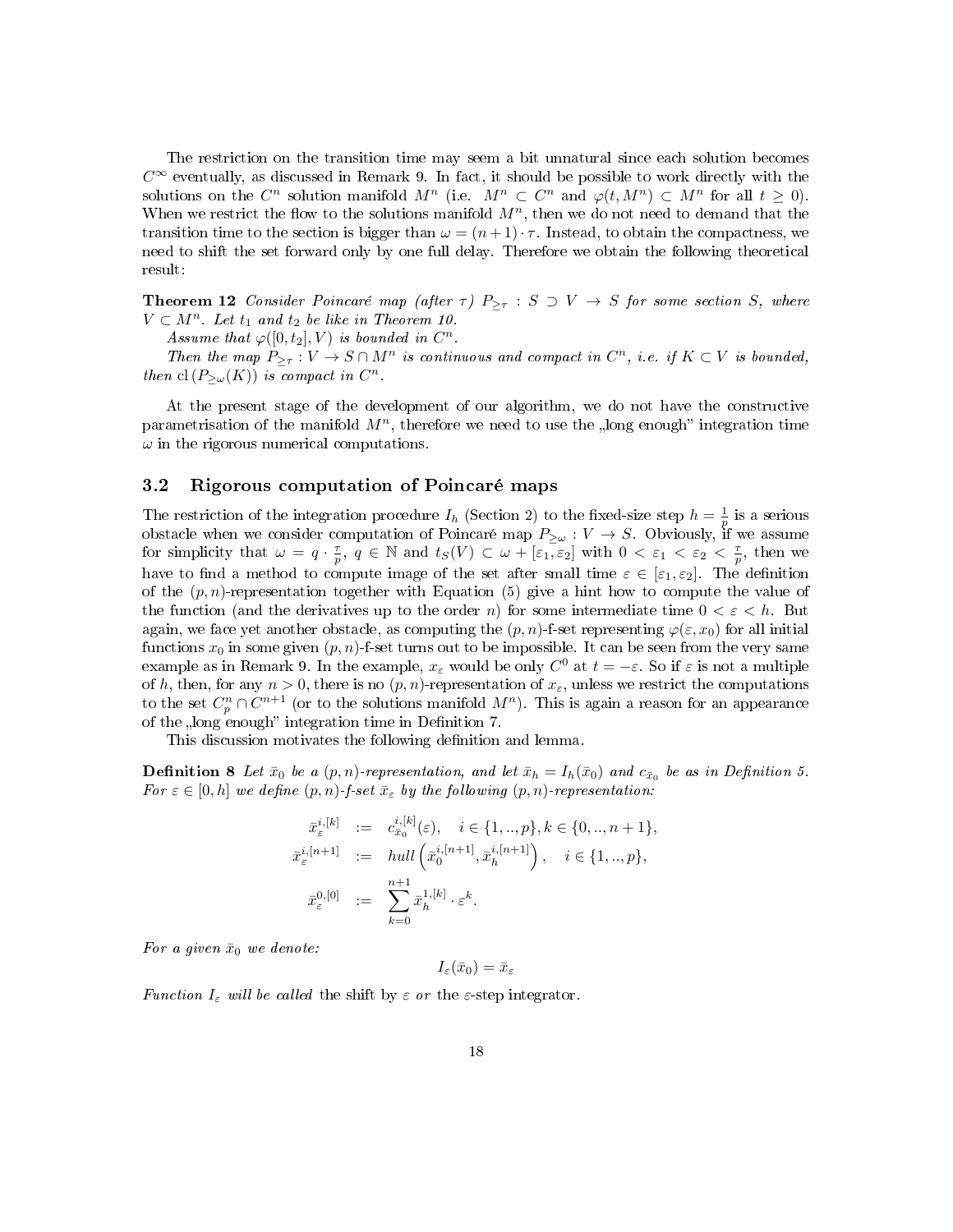**Remark 13**  $I_{\varepsilon}(\bar{x}_0)$  is constructed in such a way that it contains all solutions to (4) for initial functions  $x_0 \in Supp(\bar{x}_0) \cap M^{n+1}$  after time  $t = \varepsilon$ .

**Theorem 14** Assume that  $\varepsilon \in [0, h]$ ,  $\bar{x}_0$  is a  $(p, n)$ -f-set. Let define

$$
\bar{x}_j = I_h(\bar{x}_{j-1}), \quad j \in \mathbb{N}.
$$

If  $n \cdot p \leq q \in \mathbb{N}$ , then

$$
\varphi(q \cdot h + \varepsilon, x) \in I_{\varepsilon}(\bar{x}_q)
$$

for all  $x \in \bar{x}_0$ .

**Proof:** Since  $q \geq n \cdot p$  then  $q \cdot h \geq n \cdot \tau$  and the proof follows from Lemma 2, Lemma 5 and Definition 2.

Now, the application of  $I_h$  and  $I_\varepsilon$  to compute  $P_{\geq \omega}$  is straightforward.

# Program  $P_{\geq \omega}$

# Input:

- 1. a section  $S$ ;
- 2. a  $(p, n)$ -f-set  $\bar{x}_0 \subset S$ ;
- 3.  $\omega = (n+1) \cdot \tau;$

#### Output:

- 1.  $q \in \mathbb{N}, 0 < \varepsilon_1 < \varepsilon_2 < \frac{\tau}{p}$  such that  $t_S(\bar{x}_0) \subset q \cdot \frac{\tau}{p} + [\varepsilon_1, \varepsilon_2]$  for  $\omega \leq q \cdot \frac{\tau}{p}$ ;
- 2.  $(p, n)$ -f-set  $\bar{x}_{\geq \omega}$  such that  $P_{\geq \omega}(x_0) \in \bar{x}_{\geq \omega}$  for all  $x_0 \in \bar{x}_0$ ;

#### Algorithm:

- 1. do at least  $(n+1) \cdot p$  iterations of  $I_h$  to guarantee the  $C^{n+1}$  regularity of solutions for all initial functions (so the map  $P_{\geq (n+1)\cdot \tau}$  is well defined and compact).
- 2. find  $q \ge (n+1) \cdot p$  and  $\varepsilon_1, \varepsilon_2 < h$  (for example by the binary search algorithm) such that for the assumptions of Theorem 10 are guaranteed for section S,  $t_1 = q \cdot h + \varepsilon_1$ ,  $t_2 = q \cdot h + \varepsilon_2$ and set  $W$  defined by

$$
W := C^n \cap \left( I_{[\varepsilon_1, \varepsilon_2]} \circ I_h^q(\bar{x}_0) \right).
$$

3. By assumptions and by Theorems 10 and 14, we know that we have  $P_{t_1}(x_0) \in W \cap S$  for each  $x_0 \in V$ . Moreover, by Theorem 11, the map  $P_{t_1}$  is compact (in  $C^n$ ).

Please note, that the operator  $I_{[\varepsilon_1,\varepsilon_2]}$  should be interpreted as computation of the sum  $\bigcup_{\varepsilon\in[\varepsilon_1,\varepsilon_2]}I_\varepsilon(\cdot)$ or as any reasonable bound on this sum. In our program we just evaluate  $I_{\varepsilon}$  with  $\varepsilon = [\varepsilon_1, \varepsilon_2]$ .

Remark 15 (Controlling the wrapping effect for  $I_{\varepsilon}$ ) We can use the decomposition of  $I_{\varepsilon}$  into  $\Phi_{\varepsilon}$  and  $R_{\varepsilon}$  such that the Lohner algorithm can again be used in the last step of the integration as described in Section 2.3. We skip the details and refer to the source code documentation of the library available at [24].

Now, the question arises: how to represent the section  $S$  in a manner suitable for computation of the program  $P_{>}\omega$ ?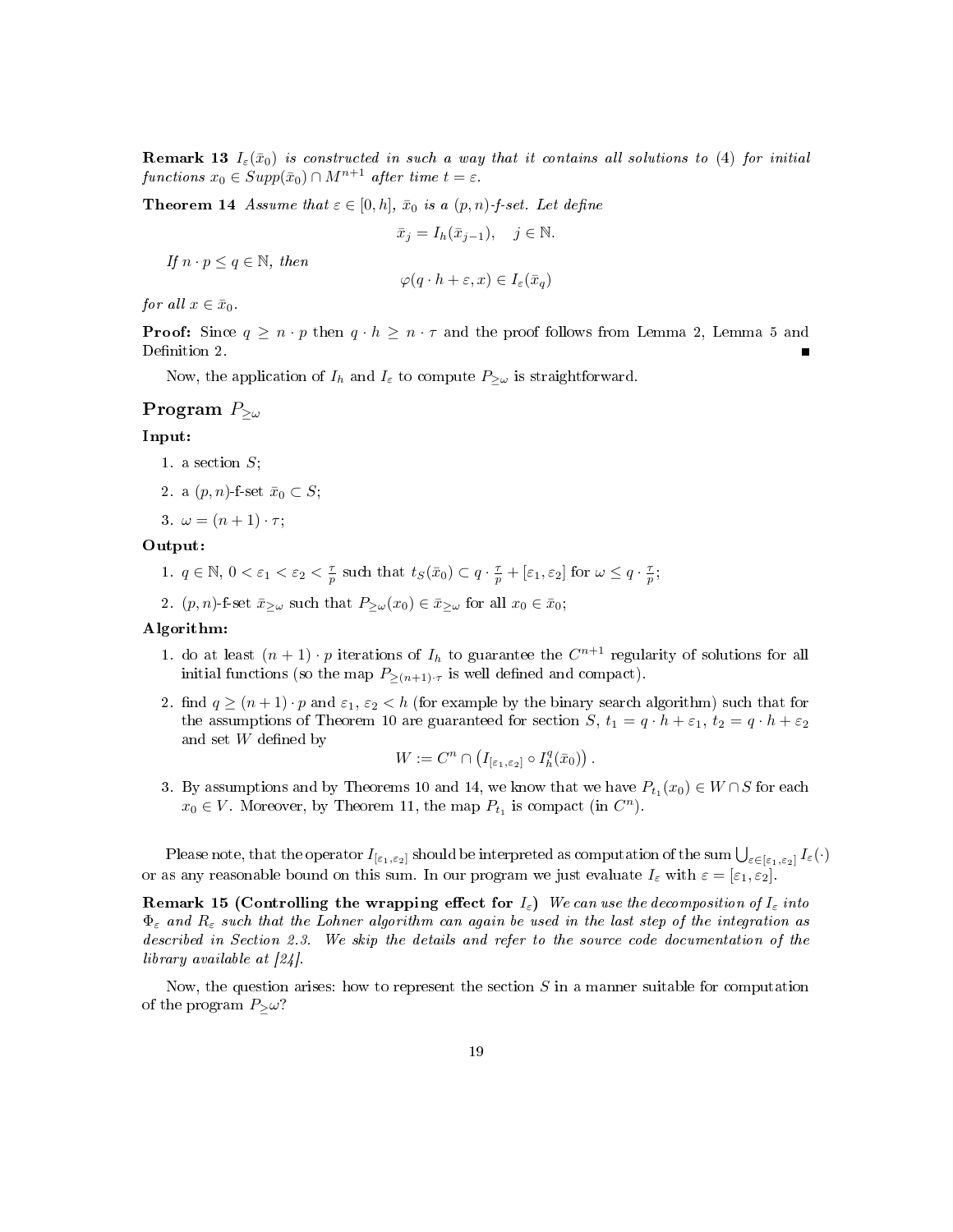

Figure 3: Left: an illustration of the problem with big difference in transition time  $t_S$  for poorly chosen section S. If  $t_S \in q \cdot \frac{\tau}{p} + [\varepsilon_1, \varepsilon_2]$  and  $|\varepsilon_1 - \varepsilon_2|$  is large, then  $I_{[\varepsilon_1, \varepsilon_2]}$  produces estimates on solutions distant from the section (blue rectangles) so the interval enclosure  $W$  of all solutions tend to be very large (green rectangle). Right: if the section is chosen carefully, then all the solution obtained from  $I_{[\varepsilon_1,\varepsilon_2]}$  are close to the section, so the set W is small.

### 3.3  $(p, n)$ -sections

Since we are using the  $(p, n)$ -representations to describe functions in  $C<sup>n</sup>$ , it is advisable to define sections in such a way that it would be easy to rigorously check whether  $x \in S$  for all functions represented by a given  $(p, n)$ -f-set. The straightforward way is to require l in the definition of S to depend only on representation coefficients  $\bar{x}^{i,[k]}$ .

**Definition 9** Let  $l_{i,k} \in \mathbb{R}$  for  $(i,k) \in \mathcal{C} = \{1,\ldots,p\} \times \{0,\ldots,n\} \cup \{(0,0)\}.$  We assume that at least one  $l_{i,k}$  is not equal to zero. Let  $a \in \mathbb{R}$  be given. For  $x \in C^n$  we define a linear continuous  $map \, l : C^n \to \mathbb{R}$  by

$$
l(x) = \sum_{(i,k)\in\mathcal{C}} l_{i,k} x^{[k]}(-i \cdot h). \tag{20}
$$

The section  $S = \{x \in C^n \mid l(x) - a = 0\}$  is called a  $(p, n)$ -section.

### 3.4 Choosing an optimal section

Numerical experiments with the rigorous integrator have shown that the choice of a good section is a key factor to obtain sufficiently good bounds on images of the Poincaré map to be used in computer assisted proofs reported in Section 4. The section has to be chosen so that the diameter of the bounds on transition time  $t<sub>S</sub>$  should be as small as possible, see Figure 3.

We will discuss the problem of choosing optimal section in the ODEs case. Later, in Section 4, we will apply a heuristic procedure based on this discussion to obtain a good candidate for an optimal section in the DDEs setting.

Let us consider an ODE of the form:

$$
x' = f(x), \quad f \in C^1, \quad x \in \mathbb{R}^n. \tag{21}
$$

Let  $x_0$  be a periodic orbit of period T of the flow  $\varphi$  induced by (21). Then,  $f(x_0)$  is a right eigenvector of the matrix  $M = \frac{\partial \varphi}{\partial x}(T, x_0)$  with eigenvalue  $\lambda = 1$ . Let l be a row vector which is a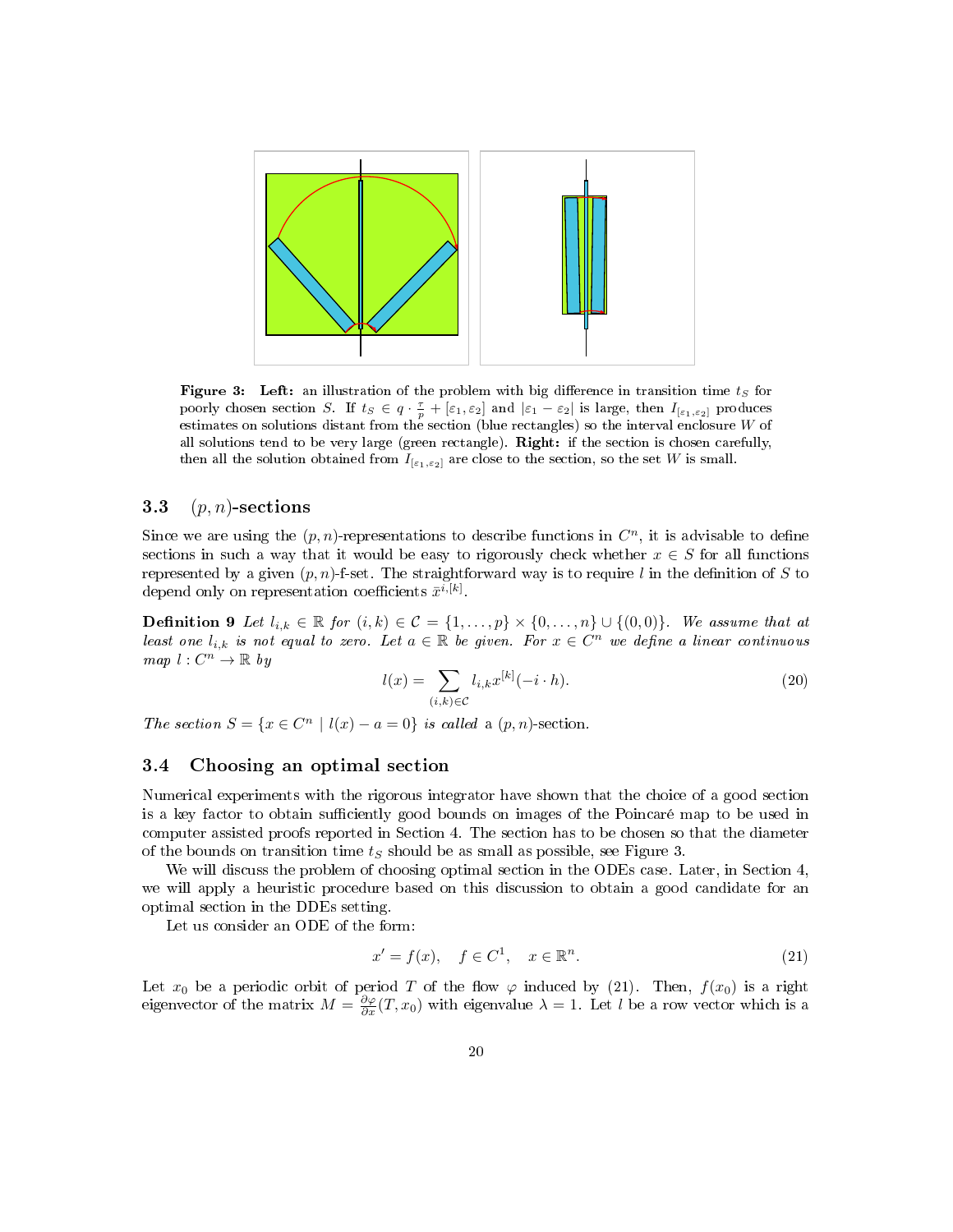left eigenvector of M corresponding to  $\lambda = 1$ . Let us assume, that the periodic orbit passing through  $x_0$  is hyperbolic. In such a case, the left and right eigenvectors corresponding to the eigenvalue  $\lambda = 1$  are uniquely defined up to a multiplier and we have

$$
l \cdot f(x_0) \neq 0.
$$

We normalize  $l$  so that

$$
l \cdot f(x_0) = 1.
$$

For any given row vector  $v \in \mathbb{R}^n$  let us consider a section  $S_v = \{x \mid v \cdot x - v \cdot x_0 = 0\}$ . We define

$$
v^{\perp} = \{ x \in \mathbb{R}^n \mid v \cdot x = 0 \},
$$

hence  $v^{\perp}$  is the tangent space to the section  $S_v$ .

Under the above assumptions, we have the following lemma.

**Lemma 16** If  $v \cdot f(x_0) \neq 0$ , then  $S_v$  is locally transversal and

$$
\frac{\partial t_{S_v}}{\partial x}(x_0) = -\frac{v \cdot \frac{\partial \varphi}{\partial x}(T, x_0)}{v \cdot f(x_0)},\tag{22}
$$

where  $t_{S_v}$  is the transition time to the section  $S_v$ , defined in some neighborhood of  $x_0$ . Moreover,

$$
\frac{\partial t_{S_v}}{\partial x}(x_0) \cdot b = 0, \quad \text{for } b \in v^{\perp}, \tag{23}
$$

Г

iff  $v = \alpha l$  for some  $\alpha \neq 0$ 

**Proof:** The transition time to section  $S_v$  is defined by the following implicit equation

$$
v \cdot \varphi(t_{S_v}(x), x) - v \cdot x_0 = 0.
$$

From this, we immediately obtain (22).

The second assertion is obtained as follows. At first, assume  $(23)$ . We have

$$
\frac{\partial t_{S_v}}{\partial x}(x_0) \cdot f(x_0) = -\frac{v \cdot \frac{\partial \varphi}{\partial x}(T, x_0)}{v \cdot f(x_0)} \cdot f(x_0) = -\frac{1}{v \cdot f(x_0)} v \cdot \left(\frac{\partial \varphi}{\partial x}(T, x_0) \cdot f(x_0)\right) = -\frac{1}{v \cdot f(x_0)} \cdot (v \cdot f(x_0)) = -1.
$$

Therefore  $v$  is proportional to  $l$ .

The other direction of the second assertion is obvious.

In simple words, Lemma 16 states that choosing the left eigenvector of the monodromy matrix  $\frac{\partial \varphi}{\partial x}(T, x_0)$  gives a section such that the return time to this section is constant in the first order approximation.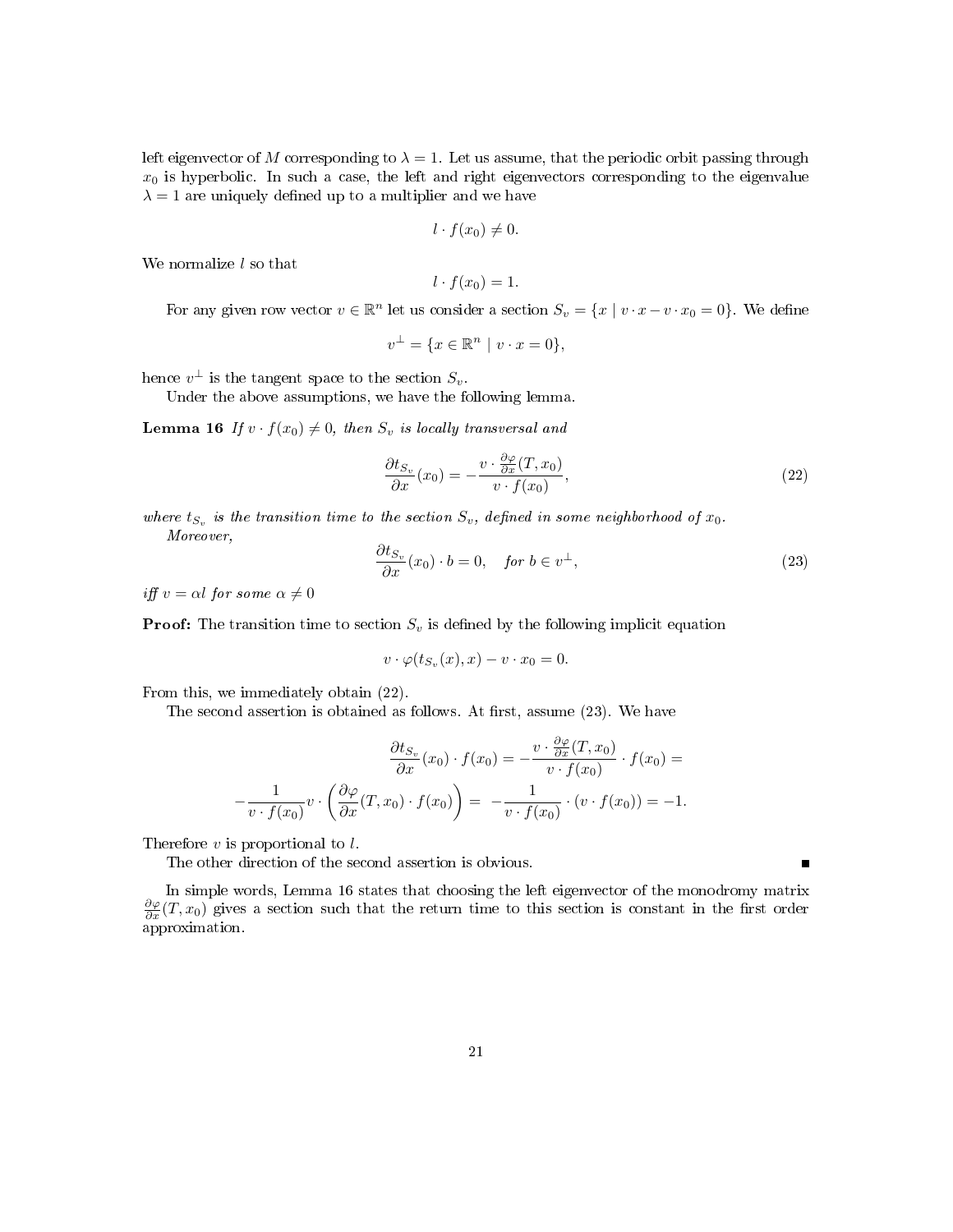# 4 The existence of periodic orbits in Mackey-Glass equation

The Mackey-Glass system (2) is one of the best known delay differential equations. The original work of Mackey and Glass [17] spawned wide attention, being cited by many papers with a broad spectrum of topics: from theoretical mathematical works to neural networks and electrical engineering. Numerical experiments show that, as either parameter  $\tau$  [17] or n [16] is increased, the system undergoes a series of period doubling bifurcations and they lead to the creation of an apparent chaotic attractor.

In this section, we present computer assisted proofs of the existence of attracting periodic orbits in Mackey-Glass system (2). We use the classical values of parameters:  $\tau = 2$ ,  $\beta = 2$  and  $\gamma = 1$ and we investigate the existence of periodic orbits with  $n = 6$  (before the first period doubling) and  $n = 8$  (after the first period doubling) [16]. We would like to stress, that we are not proving that these orbits are attracting. This would require some  $C^1$ -estimates for the Poincaré map defined by (2).

#### 4.1 Outline of the method for proving periodic orbits

The scheme of a computer assisted proof of a periodic orbit consists of several steps:

- 1. find a good, finite representation of bounded sets in the phase space  $C^k$  (or in other suitable function space),
- 2. choose suitable section S and some a priori initial set V on the section,
- 3. compute image of V by Poincaré map  $P_{\geq \omega}$  on section S,
- 4. prove that the map  $P_{\geq \omega}$ , the set V, and the set  $W := P_{\geq \omega}(V)$  all satisfy assumptions of some fixed point theorem so that it implies the existence of a fixed point for  $P_{\geq \omega}$  in V. This gives rise to the periodic orbit in Equation (1).

To this point, we have presented ingredients needed in steps 1 and 3. In Step 4, we will use the Schauder Fixed Point Theorem [27, 34]:

Theorem 17 (Schauder Fixed Point Theorem) Let X be a Banach space, let  $V \subset X$  be nonempty, convex, bounded set and let  $P: V \to X$  be continuous mapping such that  $P(V) \subset K \subset V$ and  $K$  is compact. Then the map  $P$  has a fixed point in  $V$ .

Theorem 17 is suitable for proving the existence of periodic orbits for which there is a numerical evidence that they are attracting. The unstable periodic orbits can be treated by adopting the covering relations approach from  $[6]$ , which may be applied in the context of infinite dimensional phase-space (for such an adaptation in the context of dissipative PDEs see [37]).

In Section 3.4 we have presented some theoretical background on the selection of a suitable section that is the foundation of Step 2. Now, we would like to put more emphasis on technical details, as the procedure in Step 2 introduces some difficulties due to large size of the data defining  $(p, n)$ -representations. In the proofs we use  $(32, 4)$ - and  $(128, 4)$ -f-sets with representation sizes  $m = 193$  and  $m = 769$ , respectively. Thus we are not able to simply guess" good coordinates or refine them "by hand" - we need an *automated* way to do that.

The following discussion is a bit technical and involves some heuristics, thus it is probably relevant only for people interested in implementing their own version of the software. Those interested only in the actual proofs of the existence of periodic orbits should move to Section 4.3.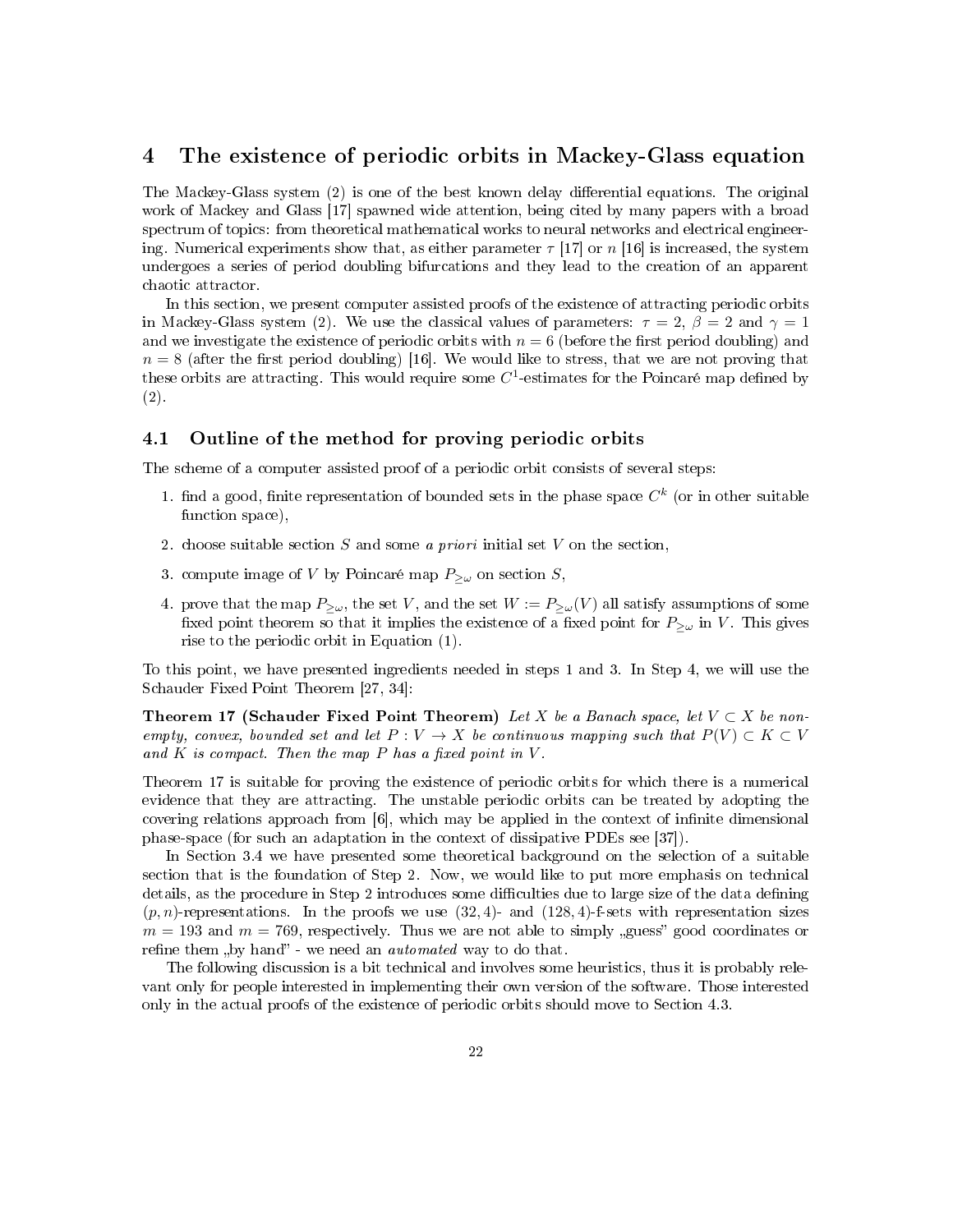# 4.2 Finding suitable section and good initial set for a computer-assisted proof

Here we give an outline for the selection of a good initial data for the proof of the existence of an apparently attracting orbit. It consists of the following steps:

- 1. find a good numerical approximation  $x_0$  of a periodic solution to equation (1),
- 2. find a good section S by this we mean the difference between transition times  $t_1$  and  $t_2$  (as defined in Theorem 10) is as small as possible (in the vicinity of  $x_0$ ),
- 3. choose a good coordinate frame in S for the initial  $(p, n)$ -representation, then choose the  $(p, n)$ -f-set  $V \subset S$ , such that  $x_0 \in V$  and  $P_{\geq \omega}(V) \subset V$ .

We will now describe shortly how each of the above steps was implemented. In this description, we refer to non-rigorous computations, that is algorithms:  $\hat{I}_h$  defined as in Section 2, and  $\hat{I}_\varepsilon$  defined as in Section 3, but with the remainder terms depending on the rough-enclosure ignored and explicitly set to 0. Using non-rigorous integrators  $\hat{I}_h$  and  $\hat{I}_\varepsilon$ , we construct a finite-dimensional semiflow  $\hat{\varphi}$ that approximates  $\varphi$  by

$$
\hat{\varphi}(t,x) := I_{\varepsilon} \circ I_h^q(x) \qquad t = q \cdot h + \varepsilon, \ \ \varepsilon < h.
$$

Now, the procedure for finding good initial conditions can be described as follows:

Step 1. Since we are looking for an attracting orbit we start by non-rigorously integrating forward in time an initial function  $\hat{x}_0 \equiv 1.1$  for some arbitrary, long time  $T_{iter}$ , until we see that  $\hat{x}_{T_{iter}}$ approach the apparently stable periodic orbit. Then, we refine  $\hat{x}_{T_{iter}}$  by the Newton algorithm applied to  $x \mapsto \hat{P}_{\geq \omega}(x) - x$ , where the map  $\hat{P}_{\geq \omega}$  is a non-rigorous version of  $P_{\geq \omega}$  defined as a first return map for semiflow  $\hat{\varphi}$  to a simple section  $S = \{x \mid x(0) = \hat{x}_{T_{iter}}(0)\}$ . The output of this step is a numerical candidate for the periodic solution  $x_0$ , given by its  $(p, n)$ -representation  $\bar{x}_0$  such that  $\bar{x}_0$  and  $P_{>\omega}(\bar{x}_0)$  are close.

Step 2. This is an essential step, as numerical experiments with the rigorous integrator have shown that the choice of a good section is the key factor to obtain tight bounds on the image of the Poincaré map. We use an observation from Section 3.4 and we find the left eigenvector  $\hat{l}$  of the matrix  $\frac{\partial \hat{\varphi}}{\partial x}(T, x_0)$  corresponding to eigenvalue 1, where T is an apparent period of the approximate periodic orbit for the non-rigorous semiflow  $\hat{\varphi}$ .

Please note that l might be considered a  $(p, n)$ -representation with remainder part set to 0, therefore we can define a  $(p, n)$ -section by

$$
\hat{l} \cdot x - \hat{l} \cdot \bar{x}_0 = 0,\tag{24}
$$

where the dot product is computed using the coordinates of  $(p, n)$ -representation, i.e. in the vector space  $\mathbb{R}^m$ , where m is the size of a  $(p, n)$ -representation,  $m = (n + 2) \cdot p + 1$ .

**Step 3.** Having a good candidate for the section S (defined by  $(24)$ ), we need to introduce the coordinates on it. For this, we create the following matrix:

$$
A := \left( \begin{array}{c|c} \hat{l}^T & 0 & \dots & 0 \\ \hline I d_{m-1 \times m-1} & \end{array} \right),
$$

Now, let C denote the matrix obtained after orthonormalization of columns of A. Please note, that matrix C acts on the variables corresponding to the remainder terms as an identity. This follows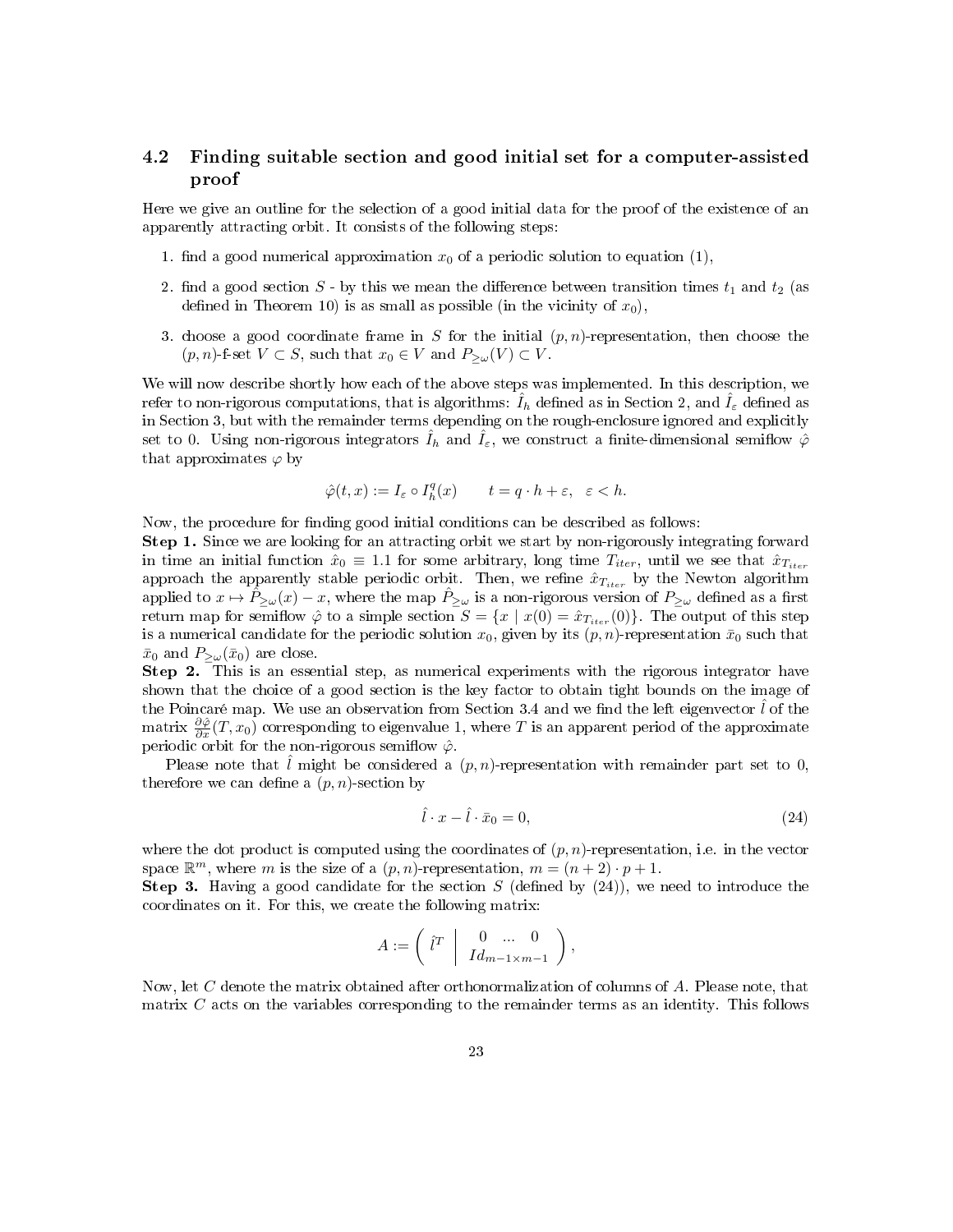from the fact that  $\hat{l}_{i,[n+1]} \equiv 0$ . It is easy to see that all  $(p, n)$ -representations that lie on the section  $S$  are given by:

$$
y \mapsto \bar{x}_0 + Cy,
$$

for all y such that  $\pi_1 y = 0$ .

Now, on section  $S$ , using the coordinates defined by the matrix  $C$ , we define a candidate set [V], in a form of  $(p, n)$ -f-set in a following manner. Let  $[r] \subset \mathbb{R}^{m-p}$  (these correspond to variables  $x^{i,[k]}$  for  $k \leq n$ ) and  $[B] \subset \mathbb{R}^p$  (these are bounds for  $x^{i,[n+1]}$  - the remainders) be two interval boxes centered at 0 such that  $diam(\pi_1[r]) = 0$ . We put  $[\bar{r}_0] := [r] \times [B]$  and we define  $(p, n)$ -f-set  $[V]$  by:

$$
[V] := \bar{x}_0 + C \cdot [\bar{r}_0].
$$

Diameters of  $\pi_i[\bar{r}_0]$  for  $i \geq 2$  are selected experimentally to follow some exponential law in parameter k (i.e.  $diam(\pi_{\mathbb{I}(i,k)}[\bar{r}_0]) \approx a^k$  for  $1 \leq i \leq n$ ), as the periodic solutions to Equation (2) are at least of class  $C^{\infty}$  and, if  $x(t) > -1$  for all t, then they should be analytic [18, 22]. The remainder [B] is chosen initially such that  $diam(B) \gg diam([r_0])$ . Therefore the initial selection of  $\bar{r}_0$  may not be good enough to satisfy assumptions of Theorem 17 right away. As the dynamics of the system is strongly contracting, we hope to obtain a good initial condition by the following iteration. We start with  $[V]_0 = [V]$  and we compute  $[V]_{i+1} = P_{\geq \omega}([V]_i) \cap [V]_i$ , until the condition  $P_{\geq\omega}(V|_i)\subset [V]_i$  is eventually met at some  $i_{stop}$ . Then, the initial set for the computer assisted proof is  $[\tilde{V}] = V_{i_{stop}}$ . Both initial sets that are used in computer assisted proofs in this paper were generated with such procedure (see source codes).

Observe that we are not very careful in the choice of coordinates on the section - we simply choose some basis orthonormal to the normal vector  $\hat{l}$  of the section hyperplane. Definitely better choice would be to use approximate eigenvectors of the Poincaré map, but in the case of strongly attracting periodic orbits it is enough to choose a good section. Observe also, that the orthonormal matrix is easy to invert rigorously, which is an important step in the comparison of the initial set and its image by the Poincaré map.

# 4.3 Attracting periodic orbits in Mackey-Glass equation for  $n = 6$  and  $n = 8$

In this section we present two theorems about the existence of periodic orbits in Mackey-Glass equation. As they depend heavily on the estimates obtained from the rigorous numerical computations, we would like to discuss first the textual presentation of numbers used in this section and how they are related to the input / output values used in rigorous computations.

In the rigorous numerics we use intervals with ends being representable computer numbers. The representable numbers are implemented as binary32 or binary64 data types defined in IEEE Standard for Floating-Point Arithmetic (IEEE 754) [28], so that they are stored (roughly speaking) as  $s \cdot m \cdot 2^e$ , where s is the sign bit, m is the mantissa and e the exponent. Such a representation means that most numbers with a finite representation in the decimal base are not representable (e.g. number 0.3333). In this paper, for better readability, we are going to use the decimal representation of numbers with the fixed precision (usually 4 decimal places), so we have rewritten computer programs to handle those values rigorously. For example, if we write in the text that  $a = 0.3333$ then we put the following rigorous operation in the code:

$$
a = [3333, 3333] \div [10000, 10000].
$$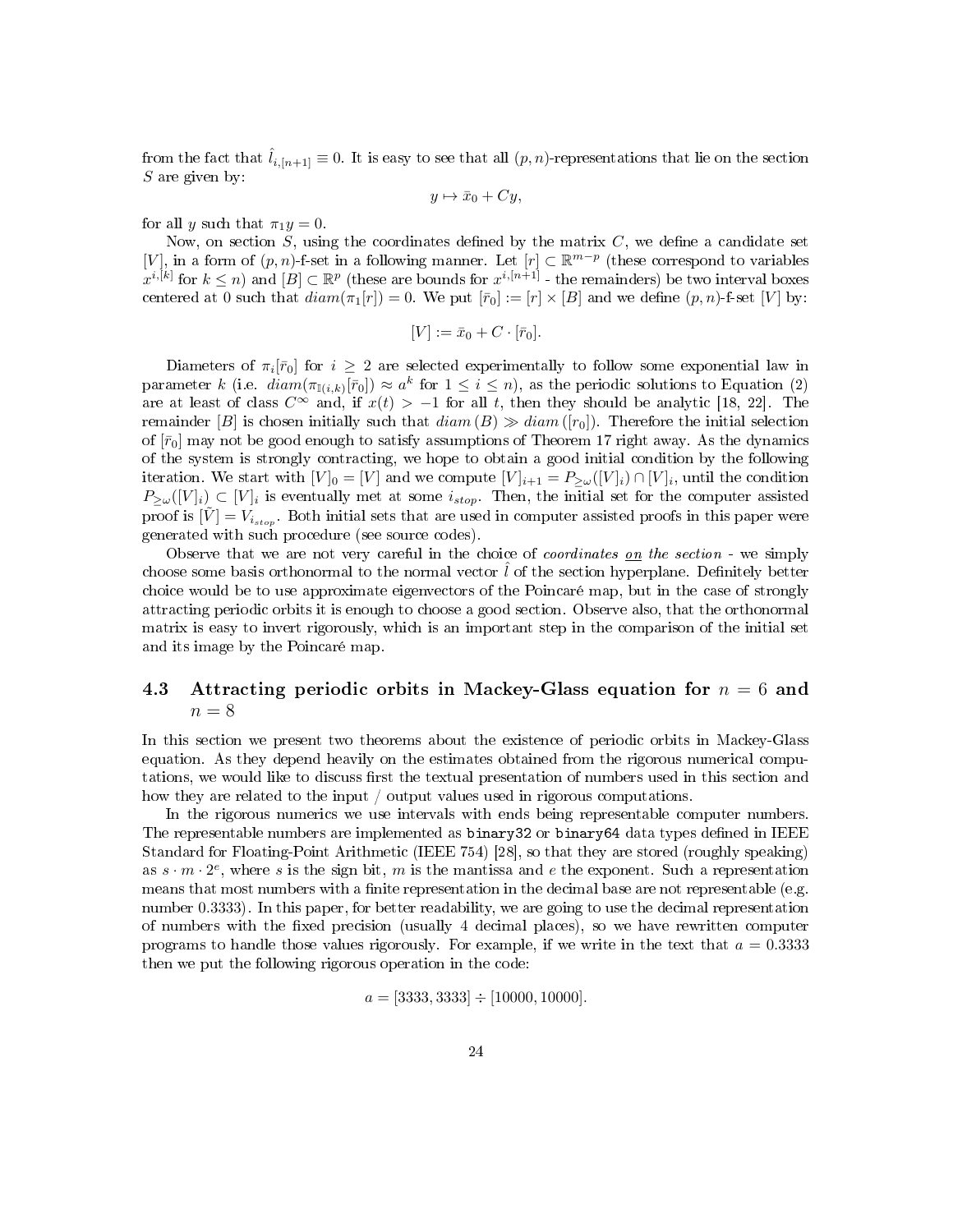That is, all numbers presented here in theorems and/or proofs should be regarded by the reader as the real, rigorous values, even if they are not representable in the sense of IEEE 754 standard.

In the proofs we refer to computer programs mg\_stable\_n6 and mg\_stable\_n8. Their source codes, together with instructions on the compilation process, can be downloaded from [23]. The codes were tested on a laptop with Intel<sup>®</sup> Core<sup>™</sup> I7-2860QM CPU (2.50 GHz), 16 GB RAM under 64-bit Linux operating system (Ubuntu 12.04 LTS) and  $C/C++$  compiler gcc version 4.6.3.

#### 4.3.1 Case  $n = 6$

Our first result is for the periodic orbit for the parameter value before the first period doubling bifurcation.

With  $n = 6$ , numerical experiments clearly show that the minimal period of the periodic orbit is around 5.58. In our proof however, due to the problem with the loss of the regularity at the grid points, thus the need to use the "long enough" transition time, we consider the second return to the section.

Numerical experiments indicate that the orbit is attracting with the most significant eigenvalues of the map  $P_{\geq \omega}$  (again, this is the second return to the Poincaré section) estimated to be:

| $Re\lambda$       | $-0.0437$    | $-0.0437$  | 0.0030 | 0.0030    | $-0.0028$ | 0.0019 | $-0.0003$  | $-0.0003$ | 0.0005       |
|-------------------|--------------|------------|--------|-----------|-----------|--------|------------|-----------|--------------|
| $\tau_{m\lambda}$ | 0.0793       | $-0.0793$  | 0.0097 | $-0.0097$ |           |        | $0.0018\,$ | $-0.0018$ |              |
| $\lambda$ '       | $\,0.0905\,$ | $0.0905\,$ | 0.0102 | 0.0102    | 0.0028    | 0.0019 | 0.0019     | 0.0019    | $\,0.0005\,$ |

Therefore, the contraction appears to be quite strong, so the choice of good coordinates on the section appears to be not important.

We obtained the following theorem.

**Theorem 18** There exists a T-periodic solution x with period  $T \in [10.9671, 10.9673]$  to Equation (2) for parameters  $\gamma = 2$ ,  $\alpha = 1$ ,  $\tau = 2$  and  $n = 6$ . Moreover

$$
\|\hat{x} - x\|_{C^0} \le 0.02
$$
  

$$
\|\hat{x} - x\|_{C^1} \le 0.05
$$
  

$$
\|\hat{x} - x\|_{C^2} \le 0.08
$$
  

$$
\|\hat{x} - x\|_{C^3} \le 0.13
$$
  

$$
\|\hat{x} - x\|_{C^4} \le 0.18
$$

for  $\hat{x}$  defined by

$$
\hat{x}(t) = 0.9773 - 0.0031 \cdot \cos\left(\frac{2\pi}{T} \cdot 2 \cdot t\right) + 0.2398 \cdot \sin\left(\frac{2\pi}{T} \cdot 2 \cdot t\right) + 0.0165 \cdot \cos\left(\frac{2\pi}{T} \cdot 4 \cdot t\right) - 0.0043 \cdot \sin\left(\frac{2\pi}{T} \cdot 4 \cdot t\right) + 0.0102 \cdot \cos\left(\frac{2\pi}{T} \cdot 6 \cdot t\right) - 0.0011 \cdot \sin\left(\frac{2\pi}{T} \cdot 6 \cdot t\right) - 0.0007 \cdot \cos\left(\frac{2\pi}{T} \cdot 8 \cdot t\right) + 0.0014 \cdot \sin\left(\frac{2\pi}{T} \cdot 8 \cdot t\right)
$$

**Proof:** Verification of assumptions of the Schauder theorem is done with the computer assistance in the program  $mg$ -stable n6. It uses the  $(p, n)$ -representation of the phase-space with  $p = 32$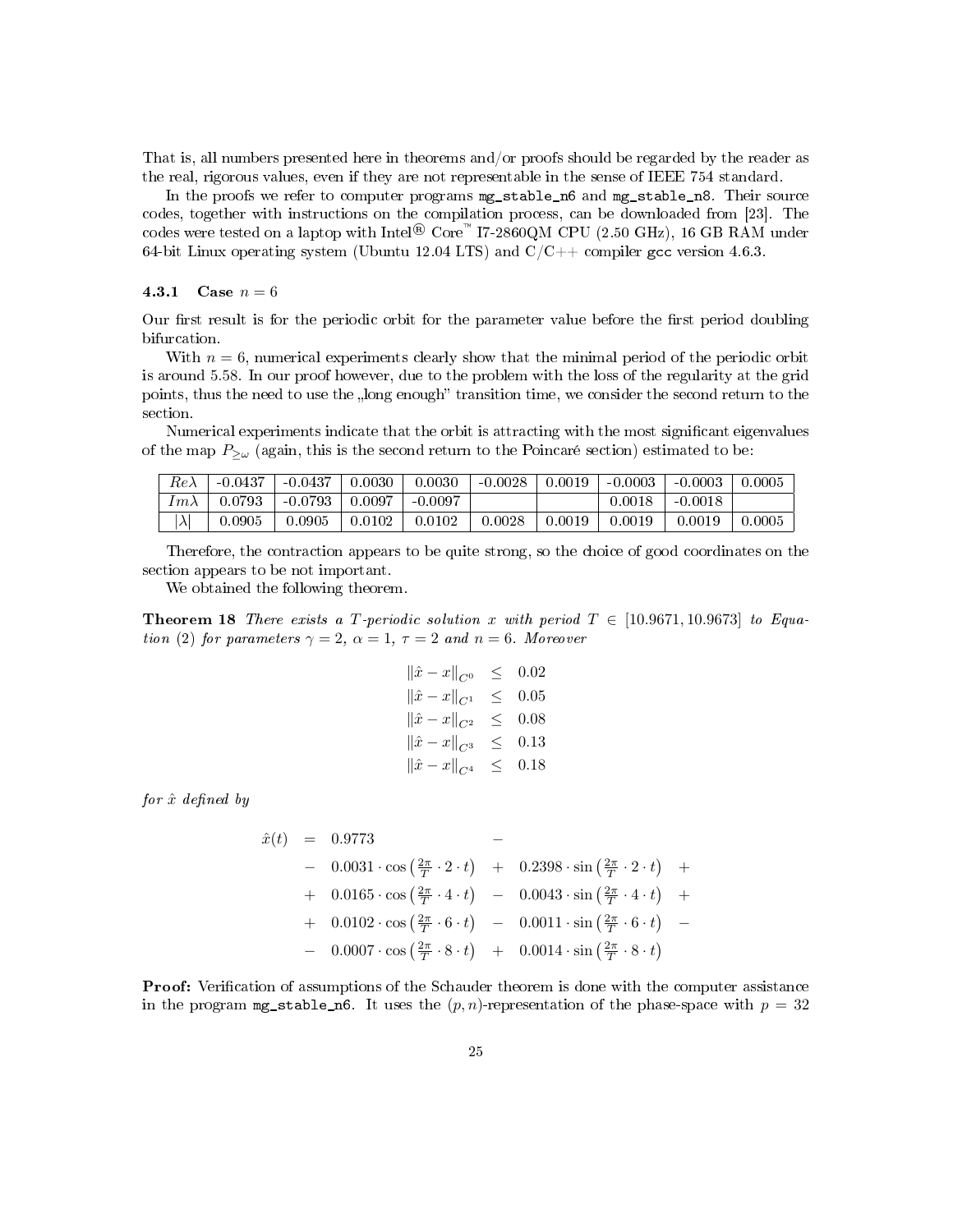and  $n = 4$ . Initial  $(p, n)$ -f-set  $[\bar{x}_0]$  is provided directly in the source code and it was selected with procedure described in Section 4.2. For the map  $P_{\geq \omega}$ ,  $\omega = (n+1) \cdot \tau = 10$ , which represents the second return to the section  $S$ , we obtained:

$$
t_S \in \omega + [\varepsilon] \subset [10.9671, 10.9673],
$$
  
\n
$$
\omega = q \cdot \frac{\tau}{p} = 175 \cdot \frac{\tau}{p},
$$
  
\n
$$
[\varepsilon] = [0.02960307544, 0.02971816895],
$$

which guarantees the  $C^{n+1}$ -regularity of the solutions and the compactness of the map  $P_{\geq\omega}$  (in  $C^k$ norm for  $k \leq n$ ). The inclusion condition  $P_{\geq \omega}([\bar{x}_0]) \subset [\bar{x}_0]$  of the Schauder Fixed Point Theorem is checked rigorously, see output of the program for details. Together, these two facts guarantee the non-emptiness of  $Supp^{(n+1)}([\bar{x}_0])$ . The transversality is guaranteed with  $l(x) \ge 0.2828$  for all  $x \in C^{n+1} \cap P(\bar{x}_0)$ . The distance in  $C^0$  norm is rigorously estimated to

$$
\|\hat{x} - x\|_{C^0} \le 0.01902867681.
$$

 $\blacksquare$ 

Similarly, we have verified the other norms, see output of the program.

The execution of the program realizing this proof took around 12 seconds on 2.50 GHz machine. The diameter of the estimation for period T (also for the last step  $[\epsilon_1, \epsilon_2]$ ) obtained from the computer-assisted proof is close to  $1.15 \cdot 10^{-4}$ .

A graphical representation of the estimates obtained in the proof can be found in Figure 4.

4.3.2 Case  $n = 8$ 

For  $n = 8$  we consider the periodic orbit after the first period doubling. This time the period of the orbit is long enough to overcome the initial loss of regularity, so we consider the first return Poincaré map.

Numerical computation shows that the orbit is attracting with the 10 most signicant eigenvalues of the map  $P_{\geq \omega}$  estimated to be:

| $Re\lambda$ | 0.3090 | $-0.1359$ | $-0.0067$ + | $-7.58 \cdot 10^{-4}$ |                     | $\mid 6.58 \cdot 10^{-4} \mid -1.23 \cdot 10^{-4} \mid 2.184 \cdot 10^{-5}$ |                        |
|-------------|--------|-----------|-------------|-----------------------|---------------------|-----------------------------------------------------------------------------|------------------------|
| $Im\lambda$ |        |           |             |                       |                     |                                                                             | $6.265 \cdot 10^{-6}$  |
|             | 0.3090 | 0.1359    | 0.0067      | $7.58 \cdot 10^{-4}$  | $6.58\cdot 10^{-4}$ | $1.23 \cdot 10^{-4}$                                                        | $12.272 \cdot 10^{-5}$ |

**Theorem 19** There exists a T-periodic solution x with period  $T \in [11.1350, 11.1353]$  to Equation (2) for parameters  $\gamma = 2$ ,  $\alpha = 1$ ,  $\tau = 2$  and  $n = 8$ . Moreover

$$
\|\hat{x} - x\|_{C^0} \le 0.012
$$
  

$$
\|\hat{x} - x\|_{C^1} \le 0.06
$$
  

$$
\|\hat{x} - x\|_{C^2} \le 0.20
$$
  

$$
\|\hat{x} - x\|_{C^3} \le 0.52
$$
  

$$
\|\hat{x} - x\|_{C^4} \le 1.25
$$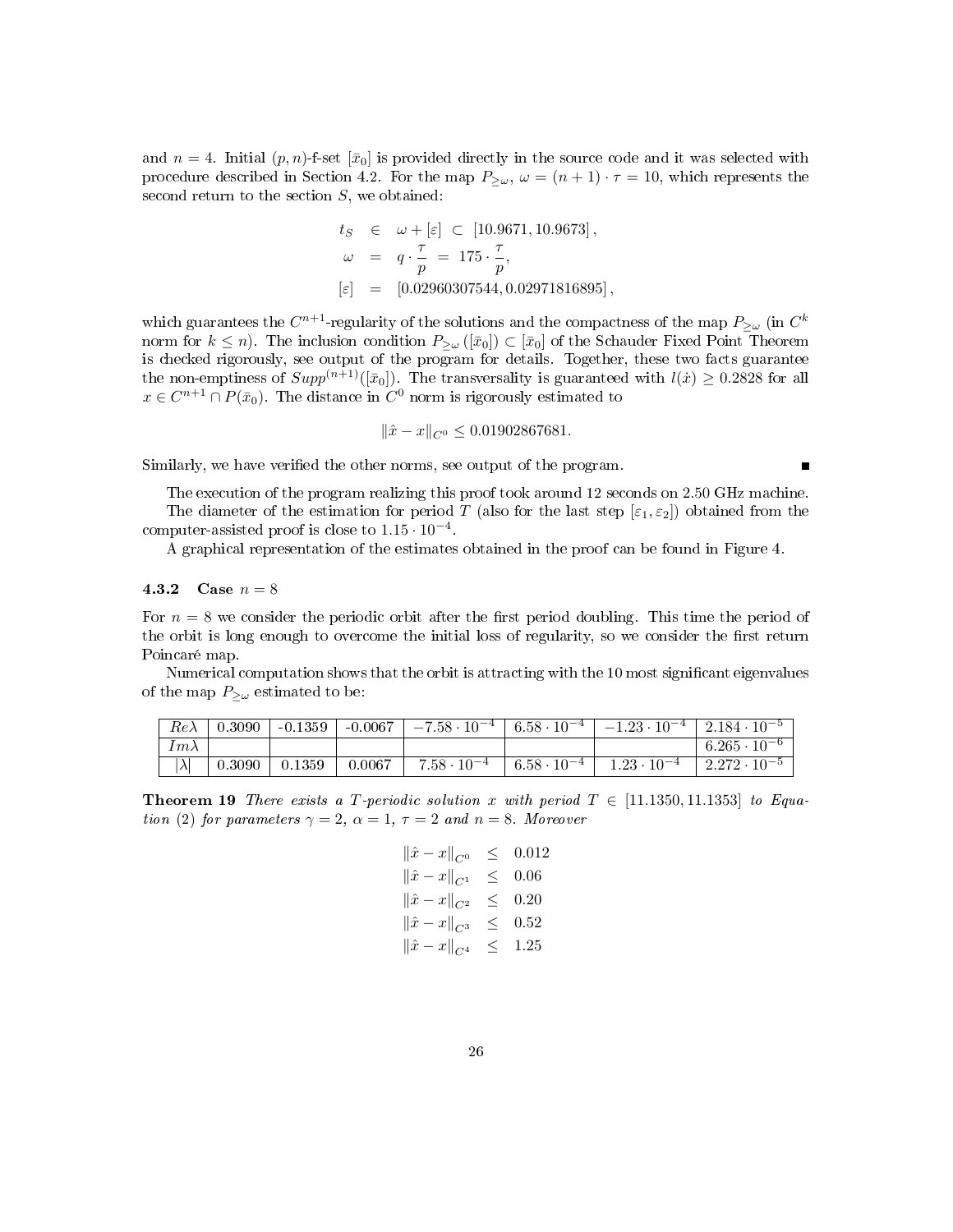

Figure 4: Top: approximate function  $\hat{x}$  (blue) and estimates on the value of the true solution obtained from computer-assisted proof (red). Bottom: solution plotted as parametric curve  $r(t) = (\hat{x}(t), \hat{x}(t-\tau)).$ 

.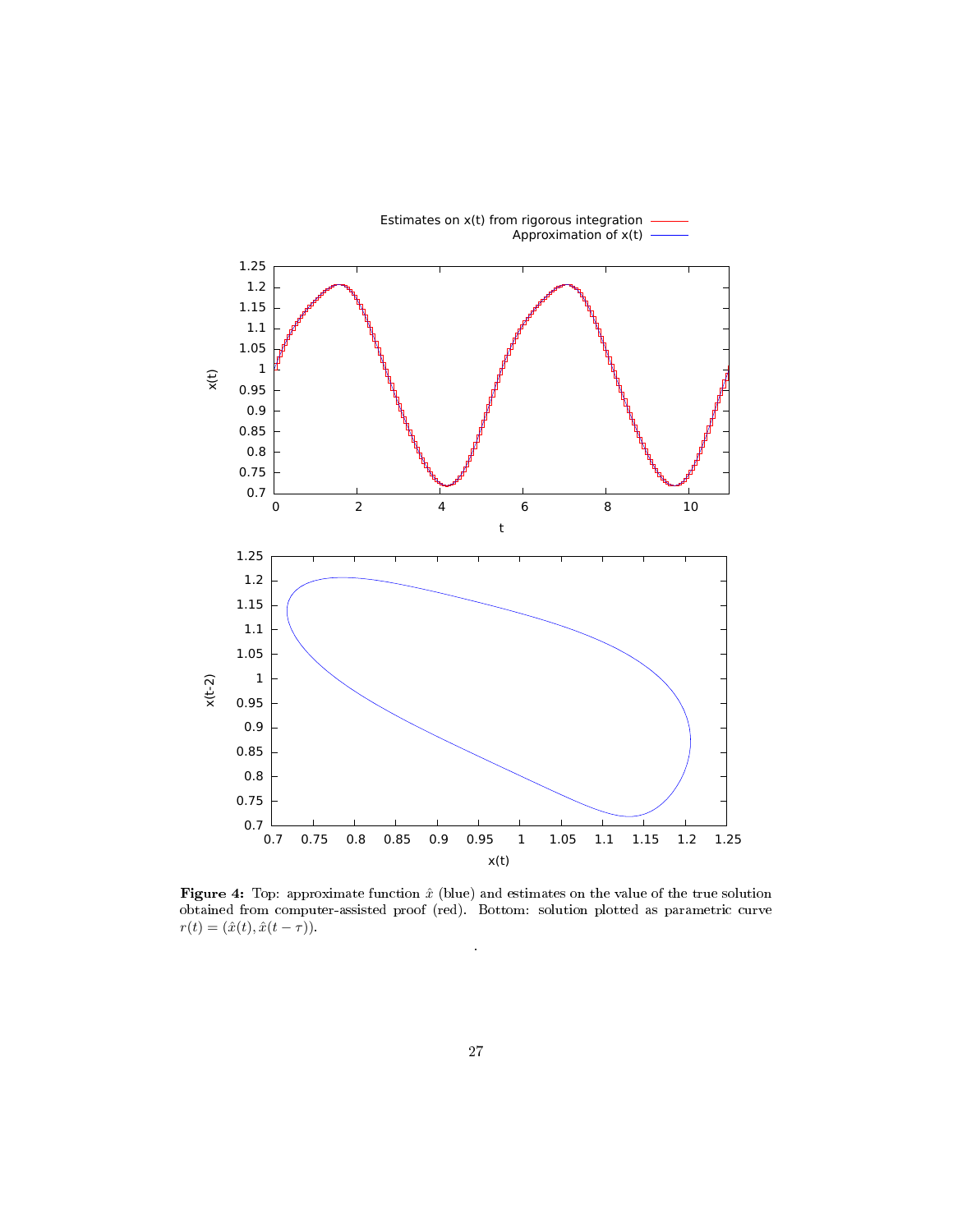for  $\hat{x}$  defined by

$$
\hat{x}(t) = 0.9480 + 0.0477 \cdot \cos\left(\frac{2\pi}{T} \cdot 1 \cdot t\right) - 0.0689 \cdot \sin\left(\frac{2\pi}{T} \cdot 1 \cdot t\right) + 0.2516 \cdot \cos\left(\frac{2\pi}{T} \cdot 2 \cdot t\right) + 0.1120 \cdot \sin\left(\frac{2\pi}{T} \cdot 2 \cdot t\right) + 0.0242 \cdot \cos\left(\frac{2\pi}{T} \cdot 3 \cdot t\right) + 0.0604 \cdot \sin\left(\frac{2\pi}{T} \cdot 3 \cdot t\right) - 0.0386 \cdot \cos\left(\frac{2\pi}{T} \cdot 4 \cdot t\right) - 0.0191 \cdot \sin\left(\frac{2\pi}{T} \cdot 4 \cdot t\right) + 0.0132 \cdot \cos\left(\frac{2\pi}{T} \cdot 5 \cdot t\right) - 0.0068 \cdot \sin\left(\frac{2\pi}{T} \cdot 5 \cdot t\right) - 0.0197 \cdot \cos\left(\frac{2\pi}{T} \cdot 6 \cdot t\right) + 0.0198 \cdot \sin\left(\frac{2\pi}{T} \cdot 6 \cdot t\right) + 0.0077 \cdot \cos\left(\frac{2\pi}{T} \cdot 7 \cdot t\right) - 0.0134 \cdot \sin\left(\frac{2\pi}{T} \cdot 7 \cdot t\right) - 0.0053 \cdot \cos\left(\frac{2\pi}{T} \cdot 8 \cdot t\right) - 0.0051 \cdot \sin\left(\frac{2\pi}{T} \cdot 8 \cdot t\right) - 0.0005 \cdot \cos\left(\frac{2\pi}{T} \cdot 9 \cdot t\right) + 0.0029 \cdot \sin\left(\frac{2\pi}{T} \cdot 9 \cdot t\right) - 0.0018 \cdot \cos\left(\frac{2\pi}{T} \cdot 10 \cdot t\right) - 0.0017 \cdot \sin\left(\frac{2\pi}{T} \cdot 10 \cdot t\right)
$$

Proof: The proof follows the same lines as in the case of Theorem 18 (except this time we consider the first return to the section). Therefore we just list the parameters from the proof.

$$
p = 128, \quad n = 4
$$
  
\n
$$
t_S \in \omega + [\varepsilon] \subset [11.1350, 11.1353],
$$
  
\n
$$
\omega = q \cdot \frac{\tau}{p} = 712 \cdot \frac{\tau}{p},
$$
  
\n
$$
[\varepsilon] = [0.01015698552, 0.01016088515],
$$
  
\n
$$
l(\dot{x}) \ge 0.2636, \quad \text{for } x \in C^{n+1} \cap P(\bar{x}_0)
$$
  
\n
$$
\|\hat{x} - x\|_{C^0} \le 0.01138319492 < 0.012.
$$

The diameter of the estimation for period T (also for the last step  $[\varepsilon_1, \varepsilon_2]$ ) obtained from the computer-assisted proof is close to 3.899·10<sup>−</sup><sup>6</sup> . A graphical representation of the estimates obtained in the proof can be found in Figure 5.

 $\blacksquare$ 

The execution time was around 12 minutes. This increase when compared to  $n = 6$  is due to much larger representation size in this case which affects the complexity of matrix and automatic differentiation algorithms which we are using.

# 5 Outlook and future directions

The results presented in this work might be improved in several ways:

• An extension of the integration algorithm to the systems of delay equations in  $\mathbb{R}^k$  for  $k > 1$ . This is rather straightforward and it does not require any new ideas;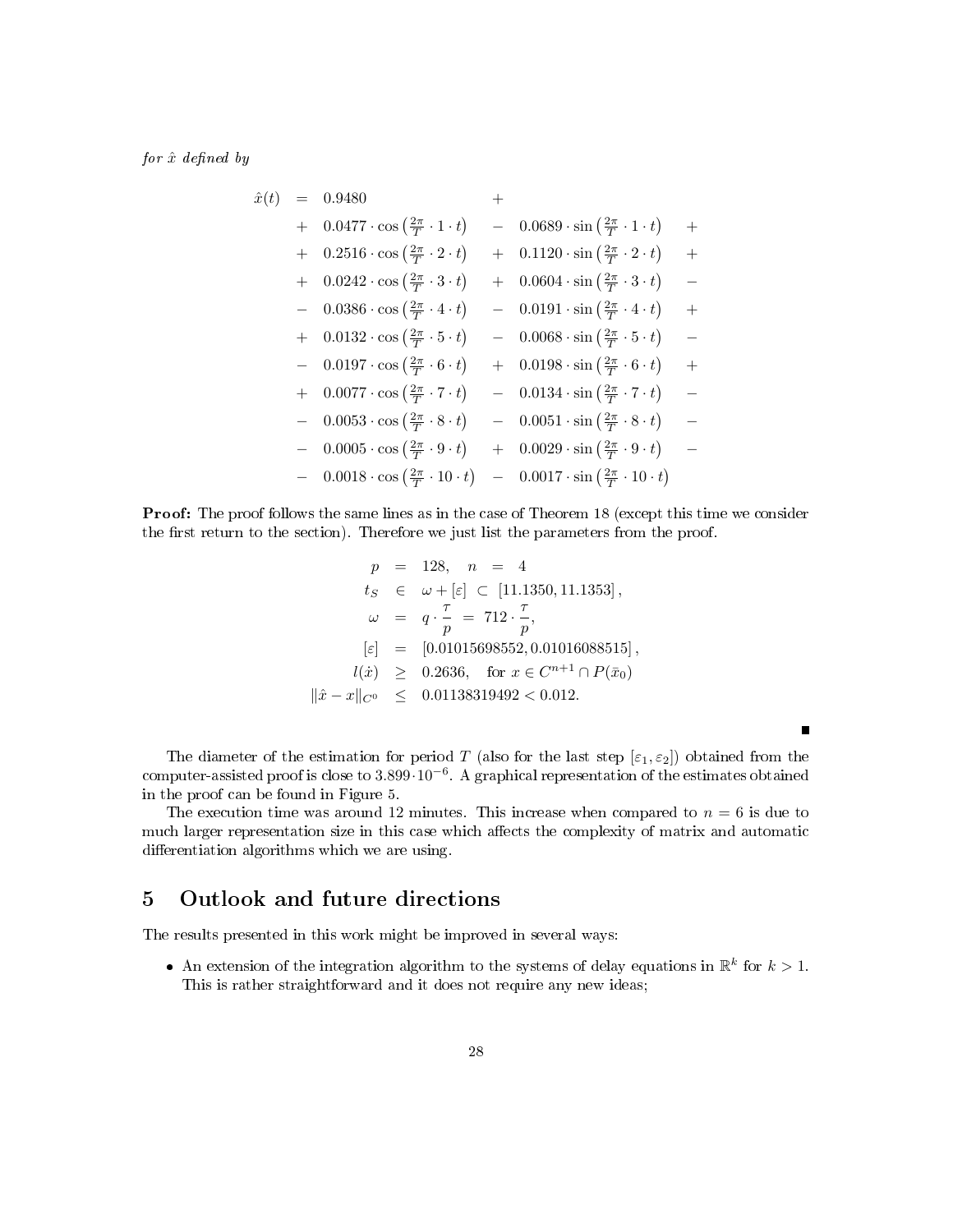

Figure 5: Top: approximate function  $\hat{x}$  (blue) and estimates on the value of the true solution obtained from computer-assisted proof (red). Bottom: solution plotted as parametric curve  $r(t) = (\hat{x}(t), \hat{x}(t-\tau)).$ 

.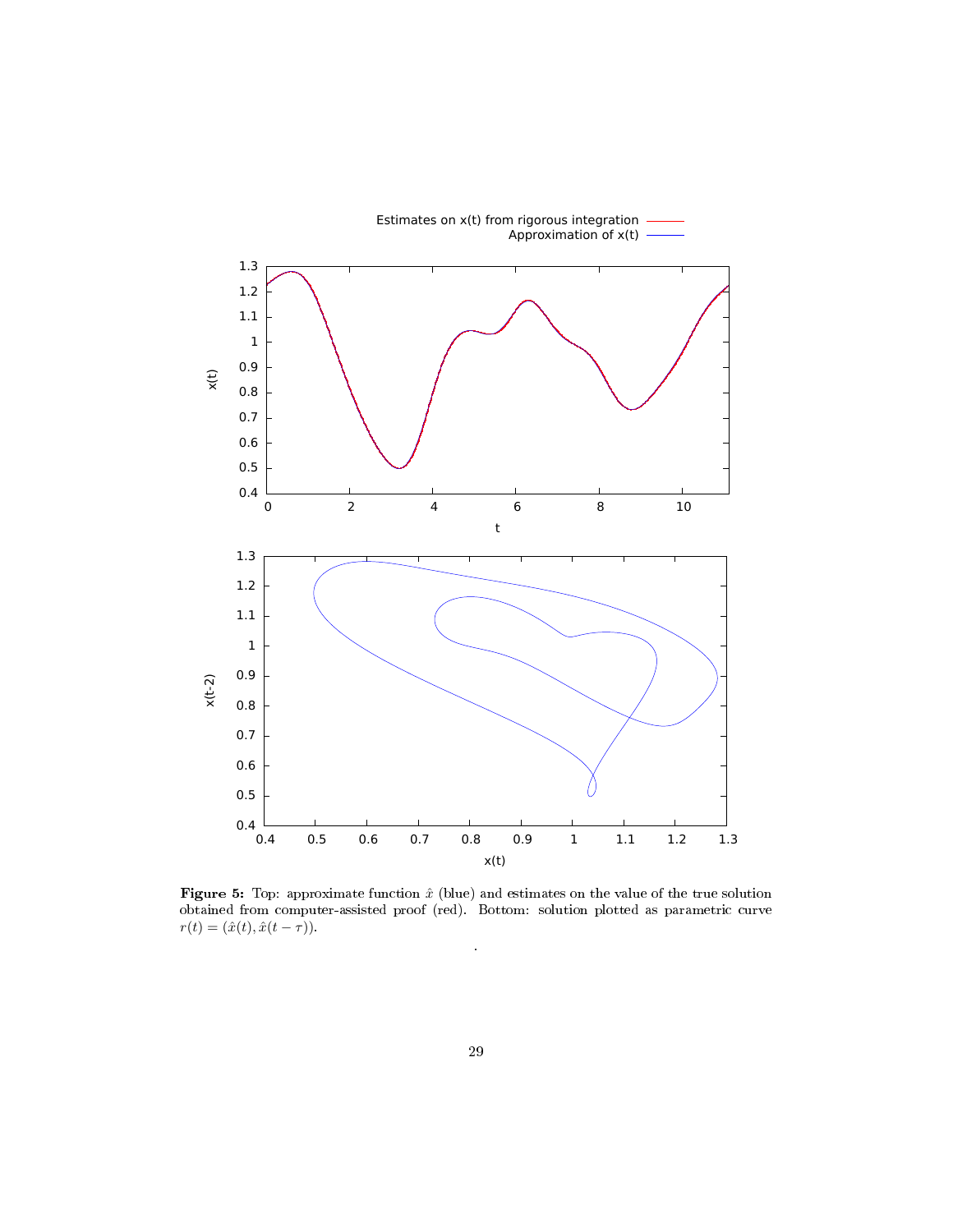- A different representation of function sets. Currently, we use the piecewise Taylor expansions, but other approaches, like the Chebyshev polynomials, might be better as they may produce better approximations on longer intervals;
- avoiding the loss of the regularity at the beginning of the integration, which imposes the requirement for the transition time to section  $t<sub>S</sub>$  to be  $\sqrt{2}$ , long enough. The complete solution would be to confine the initial condition to the invariant set  $M^n \subset C^n$ . We are currently working on this matter;

Other goal would be to apply the integrator to prove the existence of hyperbolic periodic orbits with one or more unstable directions, for example to establish the existence of LSOPs [10] in some general smooth DDEs, or unstable periodic solutions to Mackey-Glass equation. Good theorems, suitable for that task, already exist, see [37] for the analogous question in the dissipative PDEs setting.

The ultimate goal is to establish tools to prove chaotic dynamics in general DDEs, such as Mackey-Glass equation.

# 6 Acknowledgements

Research has been supported by Polish National Science Centre grants 2011/03B/ST1/04780 and 2016/22/A/ST1/00077.

# References

- [1] CAPD DynSys library. http://capd.ii.uj.edu.pl, 2014. Accessed: 2017-07-11.
- [2] G. Arioli and H. Koch. Integration of dissipative partial differential equations: A case study. SIAM J. Appl. Dyn. Syst., 9:1119-1133, 2010.
- [3] B. Bánhelyi, T. Csendes, A. Neumaier, and T. Krisztin. Global attractivity of the zero solution for Wright's equation. J. Appl. Dyn. Syst.,  $13:537-563$ ,  $2014$ .
- [4] F.A. Bartha, A. Garab, and T. Krisztin. Local stability implies global stability for the 2 dimensional Ricker map. J. Difference Equ.  $Appl.$ , 19:2043-2078, 2013.
- [5] R.D. Driver. *Ordinary and Delay Differential Equations*. Springer-Verlag, New York, 1977.
- [6] M. Gidea and P. Zgliczyński. Covering relations for multidimensional dynamical systems.  $J$ .  $Differential$  Equations,  $202(1):32-58$ ,  $2004$ .
- [7]  $T.$  Kapela and P. Zgliczynski. The existence of simple choreographies for the n-body problem-a computer-assisted proof. Nonlinearity, 16(6):1899, 2003.
- [8] G. Kiss and J.P. Lessard. Computational fixed-point theory for differential delay equations with multiple time lags. J. of Differential Equations,  $252(4):3093 - 3115$ , 2012.
- [9] T. Krisztin. Global dynamics of delay differential equations. *Period. Math. Hungar.*,  $56(1):83-$ 95, 2008.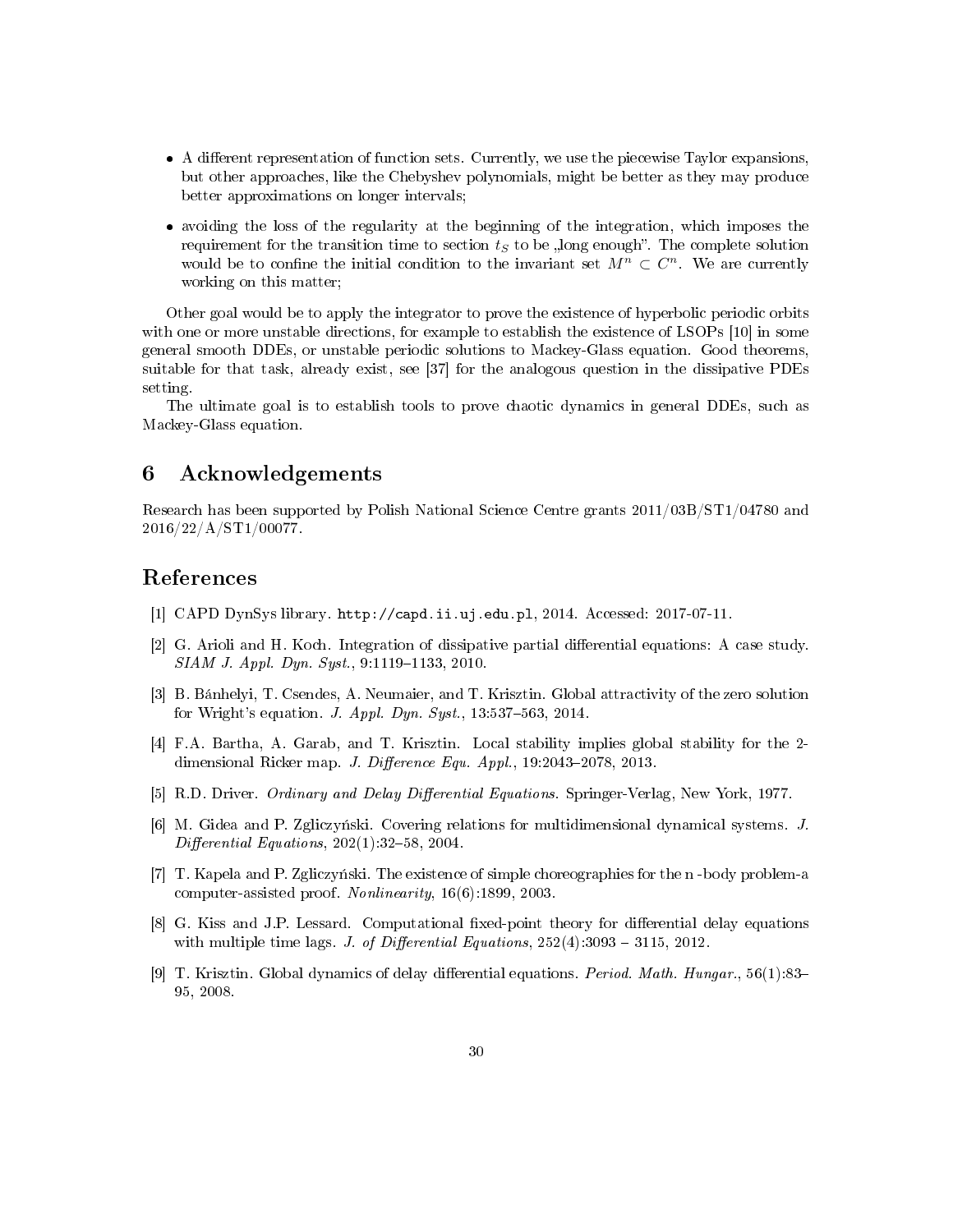- [10] T. Krisztin and G. Vas. Large-Amplitude Periodic Solutions for Differential Equations with Delayed Monotone Positive Feedback. J. Dyn. Diff. Eq.,  $23(4)$ :727-790, 2011.
- [11] T. Krisztin, H.O. Walther, and J. Wu. Shape, smoothness and invariant stratification of an attracting set for delayed monotone positive feedback, volume 11. American Mathematical Society, Providence, RI, 1999.
- $[12]$  B. Lani-Wayda and R. Srzednicki. A generalized lefschetz fixed point theorem and symbolic dynamics in delay equations. Ergodic Theory Dynam. Systems,  $22:1215-1232$ , 8 2002.
- [13] B. Lani-Wayda and H-O. Walther. Chaotic motion generated by delayed negative feedback part ii: Construction of nonlinearities. *Math. Nachr.*,  $180(1):141-211$ , 1996.
- [14] J.P. Lessard. Recent advances about the uniqueness of the slowly oscillating periodic solutions of Wright's equation. J. of Differential Equations,  $248(5):992-1016$ , 2010.
- [15] R.J. Lohner, J.R. Cach (ed), and I. Gladwel (ed). Computation of Guaranteed Enclosures for the Solutions of Ordinary Initial and Boundary Value Problems: in Computational Ordinary Differential Equations. Clarendon Press, Oxford, New York, 1992.
- [16] M. C. Mackey and L. Glass. Mackey-glass equation, article on scholarpedia. Scholarpedia.
- [17] M. C. Mackey and L. Glass. Oscillation and chaos in physiological control systems. Science, 197(4300):287289, 1977.
- [18] J. Mallet-Paret and R. D. Nussbaum. Analyticity and nonanalyticity of solutions of delaydifferential equations. SIAM J. Math. Anal.,  $46(4):2468-2500$ , 2014.
- [19] J. Mallet-Paret and G. R. Sell. The Poincaré-Bendixson Theorem for Monotone Cyclic Feedback Systems with Delay. J. of Differential Equations,  $125(2)$ : 441 – 489, 1996.
- [20] K. Mischaikow, M. Mrozek, and A. Szymczak. Chaos in the lorenz equations: A computer assisted proof part iii: Classical parameter values. J. of Differential Equations,  $169(1)$ :17 – 56, 2001.
- [21] R.E. Moore. Interval Analysis. Prentice Hall, 1966.
- [22] R. D. Nussbaum. Periodic solutions of analytic functional differential equations are analytic. Michigan Math. J., 20:249-255, 1973.
- [23] Szczelina R. Sorce codes for the computer assisted proofs. http://scirsc.org/p/ mackeyglass. Accessed: 2017-07-11.
- [24] Szczelina R. Rigorous Integration of Delay Differential Equations. PhD Thesis, Jagiellonian University, Kraków, Poland, 2015, materials published online: http://scirsc.org/p/phd, 2015. Accessed: 2017-07-11.
- $[25]$  Szczelina R. A computer assisted proof of multiple periodic orbits in some first order non-linear delay differential equation. Electron. J. Qual. Theory Differ. Equ.,  $83:1-19$ , 2016.
- [26] L.B. Rall. Automatic Differentiation: Techniques and Applications. In: Lecture Notes in Computer Science, vol 120. Springer Verlag, 1981.